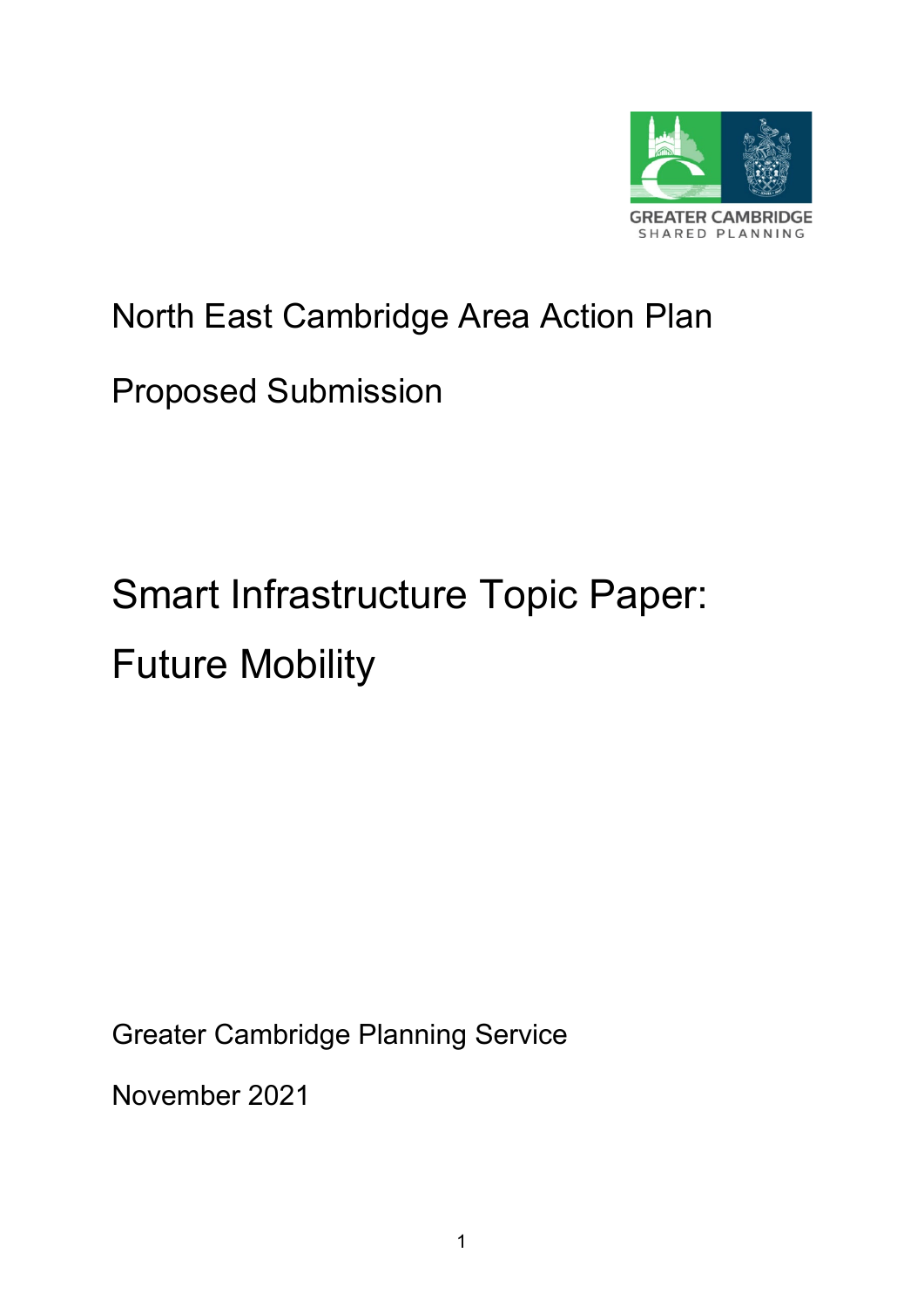# Contents

| Cambridgeshire County Council Business Plan (2020-2021) 8                     |  |
|-------------------------------------------------------------------------------|--|
| Transport Strategy for Cambridge and South Cambridgeshire 8                   |  |
|                                                                               |  |
| Cambridgeshire and Peterborough Combined Authority (CPCA) 10                  |  |
|                                                                               |  |
|                                                                               |  |
| Cambridge City Council Air Quality Action Plan (2018-2023) 11                 |  |
| Cambridge City Council Electric Vehicle and Infrastructure Strategy (2019) 12 |  |
| Cambridge City Council Climate Change Strategy (2016-2021) 12                 |  |
|                                                                               |  |
|                                                                               |  |
|                                                                               |  |
|                                                                               |  |
|                                                                               |  |
|                                                                               |  |
|                                                                               |  |
|                                                                               |  |
|                                                                               |  |
|                                                                               |  |
|                                                                               |  |
|                                                                               |  |
|                                                                               |  |
|                                                                               |  |
|                                                                               |  |
|                                                                               |  |
|                                                                               |  |
|                                                                               |  |
|                                                                               |  |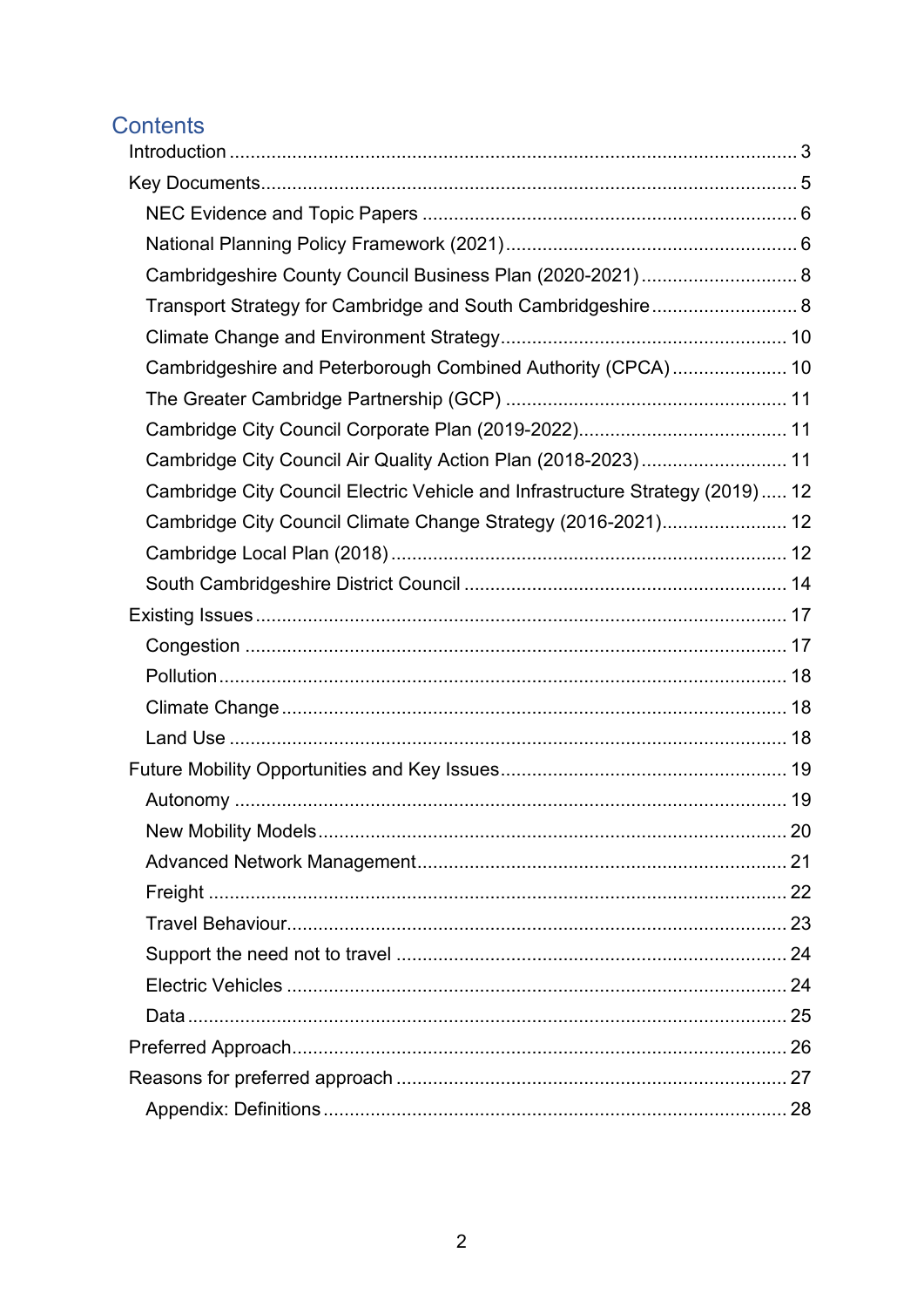# <span id="page-2-0"></span>**Introduction**

The North East Cambridge (NEC) Area Action Plan (AAP) supports a new approach in terms of the way people travel to and around the area. New advances in mobility can support a transformational rethink of road vehicle use breaking the dependency on private cars (particularly sole occupancy) by creating an integrated transport system that is flexible, frictionless, and personalised. Emerging technology can promote easy navigation and transition between sustainable transport modes using density and critical mass to support and sustain public transport solutions. Innovation in the mobility system will support the development meeting the relevant objectives set out in the AAP:

- NEC will provide a new model for low car dependency living, through maximising the use of and integrating with public transport, walking, and cycling infrastructure.
- NEC will be a new walkable district for Cambridge that promotes easy navigation and transition between sustainable transport modes using density and critical mass to support and sustain uses.
- NEC will be demonstrably resource efficient, supporting the transition to zero carbon living that successfully combines low-tech green solutions with hightech smart city technology to respond positively to the challenges of climate change
- NEC will deliver economic growth and prosperity that achieves social justice and equality.

As well as considering how people and goods move into, out of and around the site the development will support the move away from unnecessary trips by providing future proofed communication networks that will support home working (see Digital Infrastructure Topic Paper), alternative means of accessing goods and services and by providing local co-working spaces.

This new approach to mobility and the removal of the private car from significant areas of the development will impact on land use. Currently in urban areas around 15-30% of land is designated to parking spaces. New mobility models may also reduce the need for road space. This means that land can be reallocated increasing the land area available for development, for pedestrians and cyclists or greening and

3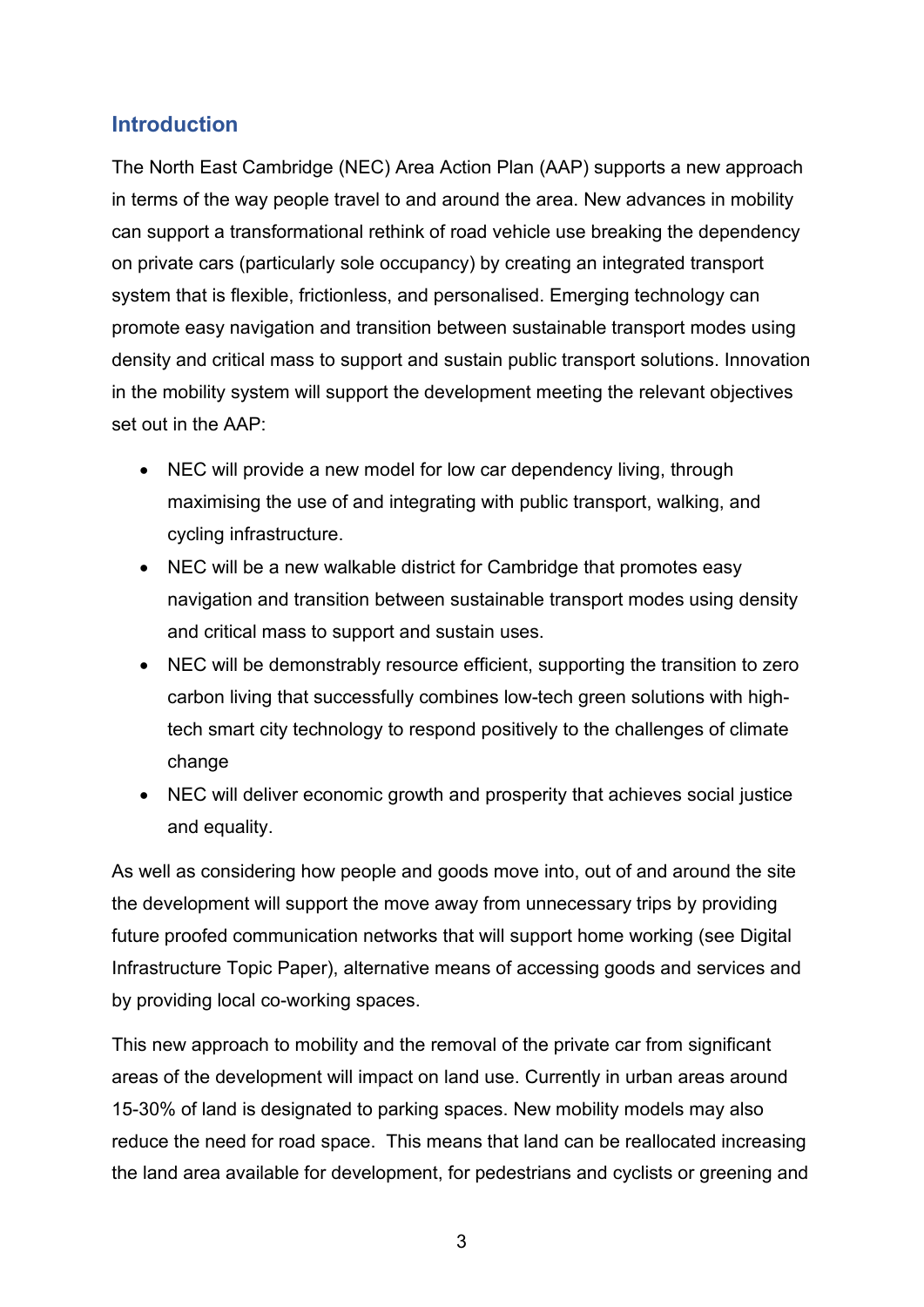public realm, with associated benefits including improved physical and mental health and mitigating the higher temperatures and air pollution of urban areas and helping to create a better place.

Future facing mobility models are starting to drive greater choice in mobility solutions from on-demand shared cars, Demand Responsive Transport, autonomous pods/shuttles, free floating bike, and scooter schemes (Micro mobility), and even augmented reality and digital wayfinding that supports walking and cycling. These new mobility models can support the sustainability of public transport solutions by solving the first/last mile challenge feeding travellers into the higher capacity core transport network, rail and bus creating a door to door transport service to provide a strong level convenience that can incentivise sustainable travel.

Consumers are demanding a much more personalised and flexible public transport system that allows easy booking and payments, good customer experience and flexibility in how they travel. To deliver a seamless experience that can rival the ease of owning a private a car, a concept called 'Mobility as a Service' (MaaS) is emerging to bring different mobility options into one platform, often offering one click payments across a range of options from bus/train/bike/car clubs/hire car/bike hire/taxi/autonomous vehicles (AVs). When residents first move into a new development or employees start a new job it is a key opportunity for behaviour change.[1](#page-3-0) A high quality MaaS offer embedded in NEC AAP along with personalised travel advice and potentially incentivised (Mobility credits/loyalty/reward) along with the spatial aggregation of modes (new and traditional), traveller facilities (Electric Vehicle (EVs) charging) and complimentary 'utility' functions (co-working spaces, small-scale retail, pharmacy, parcel lockers) would be a powerful enabler to mode shift away from the private car.

<span id="page-3-0"></span><sup>1</sup> [Transport Xtra: Changing Travel Behaviour](https://www.transportxtra.com/publications/local-transport-today/news/56894/changing-travel-behaviour/)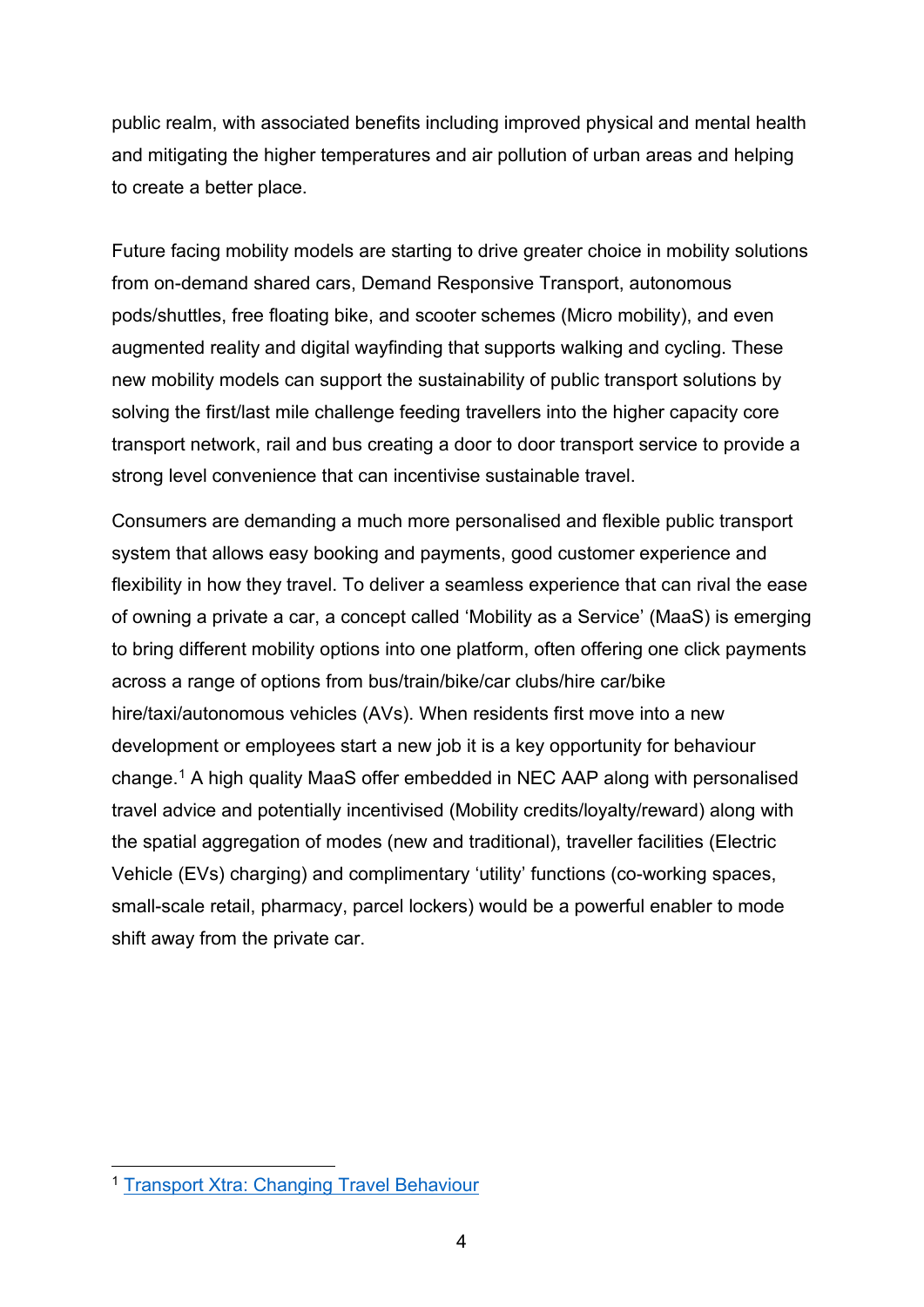# <span id="page-4-0"></span>**Key Documents**

- [National Planning Policy Framework \(2021\)](https://www.gov.uk/government/publications/national-planning-policy-framework--2)
- [Cambridge and South Cambridgeshire Transport Plan Adopted March \(2014\)](https://www.cambridgeshire.gov.uk/residents/travel-roads-and-parking/transport-plans-and-policies/cambridge-city-and-south-cambs-transport-strategy)
- [Cambridgeshire and Peterborough Combined Authority Local Transport Plan](https://cambridgeshirepeterborough-ca.gov.uk/assets/Transport/Draft-LTP.pdf) While a new CPCA Local Transport Plan was adopted in February 2020 for the CPCA area. This supersedes an interim document – an amalgamation of Cambridgeshire County Council and Peterborough City Council's Local Transport Plans – that was adopted by the CPCA in June 2017 as single plan for the whole area
- Cambridge City Council [Electric Vehicle and Infrastructure Strategy \(2019\)](https://www.cambridge.gov.uk/media/7988/electric-vehicle-and-infrastructure-strategy.pdf)
- [Future Mobility Is one of the four grand challenges of the UK's industrial](https://www.gov.uk/government/publications/industrial-strategy-the-grand-challenges/industrial-strategy-the-grand-challenges)  [strategy \(2019\)](https://www.gov.uk/government/publications/industrial-strategy-the-grand-challenges/industrial-strategy-the-grand-challenges)
- [Cambridgeshire and Peterborough Economic Review \(2018\)](https://www.cpier.org.uk/)
- DfT Road to Zero [Next steps towards cleaner road transport and delivering](https://assets.publishing.service.gov.uk/government/uploads/system/uploads/attachment_data/file/739460/road-to-zero.pdf)  [our Industrial Strategy \(July 2018\)](https://assets.publishing.service.gov.uk/government/uploads/system/uploads/attachment_data/file/739460/road-to-zero.pdf)
- [Future of Mobility: Urban Strategy \(Department for Transport\)](https://assets.publishing.service.gov.uk/government/uploads/system/uploads/attachment_data/file/846593/future-of-mobility-strategy.pdf)
- Greater Cambridge Autonomous Vehicle Strategy Published 2020
- Ready for Innovation [The Opportunity for Innovation in Rural Transport –](https://ts.catapult.org.uk/intelligent-mobility/im-resources/publications/) [Connected Places Catapult](https://ts.catapult.org.uk/intelligent-mobility/im-resources/publications/)
- Zenzic [UK Connected and Autonomous Roadmap to 2030](https://zenzic.io/roadmap/)
- [The Future of Mobility foresight report \(2019\), Government office for science](https://assets.publishing.service.gov.uk/government/uploads/system/uploads/attachment_data/file/780868/future_of_mobility_final.pdf)
- [The opportunity for Mobility as a Service \(Transport Systems Catapult\)](https://ts.catapult.org.uk/wp-content/uploads/2016/08/Mobility-as-a-Service_Exploring-the-Opportunity-for-MaaS-in-the-UK-Download.pdf)
- Transport decarbonisation plan (2021)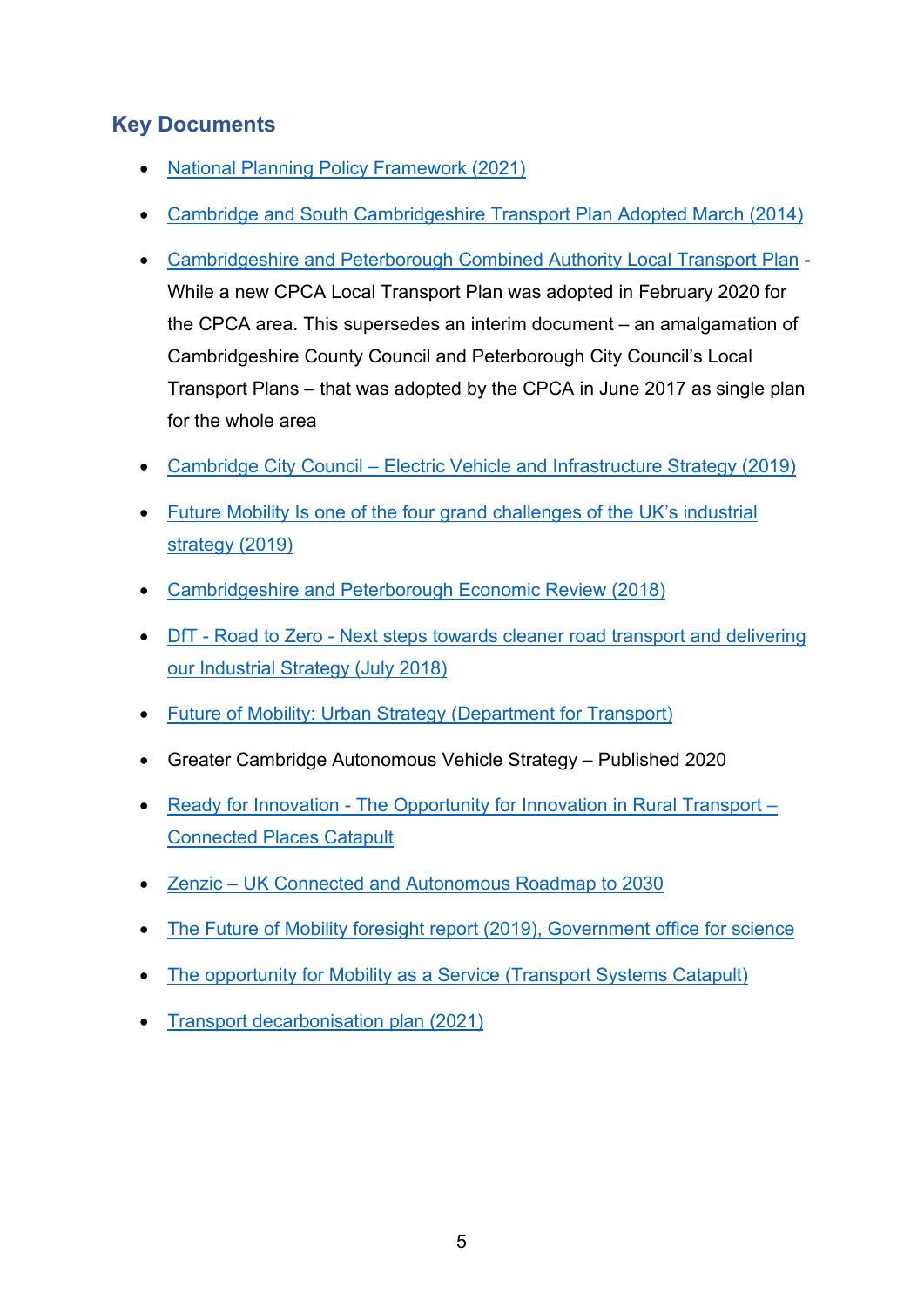#### <span id="page-5-0"></span>**NEC Evidence and Topic Papers**

- Transport Evidence Base (2020-2021)
- High Level Transport Strategy (2021)
- Transport Topic Paper (2021)
- Smart Infrastructure Topic Paper: Environmental Monitoring (2021)
- Smart Infrastructure Topic Paper: Digital Infrastructure (2021)
- Health Facilities & Wellbeing Topic Paper (2021)
- Environmental Health Topic Paper (2021)
- Climate Change, Energy, Water and Sustainable Design and Construction Topic Paper (2021)
- Community Safety Topic Paper (2021)
- Anti-Poverty and Inequality Topic Paper (2021)
- Internalisation Topic Paper (2021)

#### <span id="page-5-1"></span>**National Planning Policy Framework (2021)**

The National Planning Policy Framework<sup>[2](#page-5-2)</sup> (NPPF) has a presumption in favour of sustainable development for both plan-making and decision-taking. The NPPF has a requirement for developments which generate significant amounts of movement to be supported by a Transport Assessment or Transport Statement and Travel Plan.

The planning system should actively manage patterns of growth by directing significant new development to locations which are or can be made sustainable, through limiting the need to travel and offering a genuine choice of transport modes. This can help to reduce congestion and emissions, and improve air quality and public health. However, opportunities to maximise sustainable transport solutions will vary between urban and rural areas, and this should be taken into account in both plan-making and decision-making.

Paragraph 104 states that transport issues should be considered from the earliest stages of plan-making and development proposals and that opportunities from

<span id="page-5-2"></span><sup>2</sup> [National Planning Policy Framework](https://www.gov.uk/government/publications/national-planning-policy-framework--2)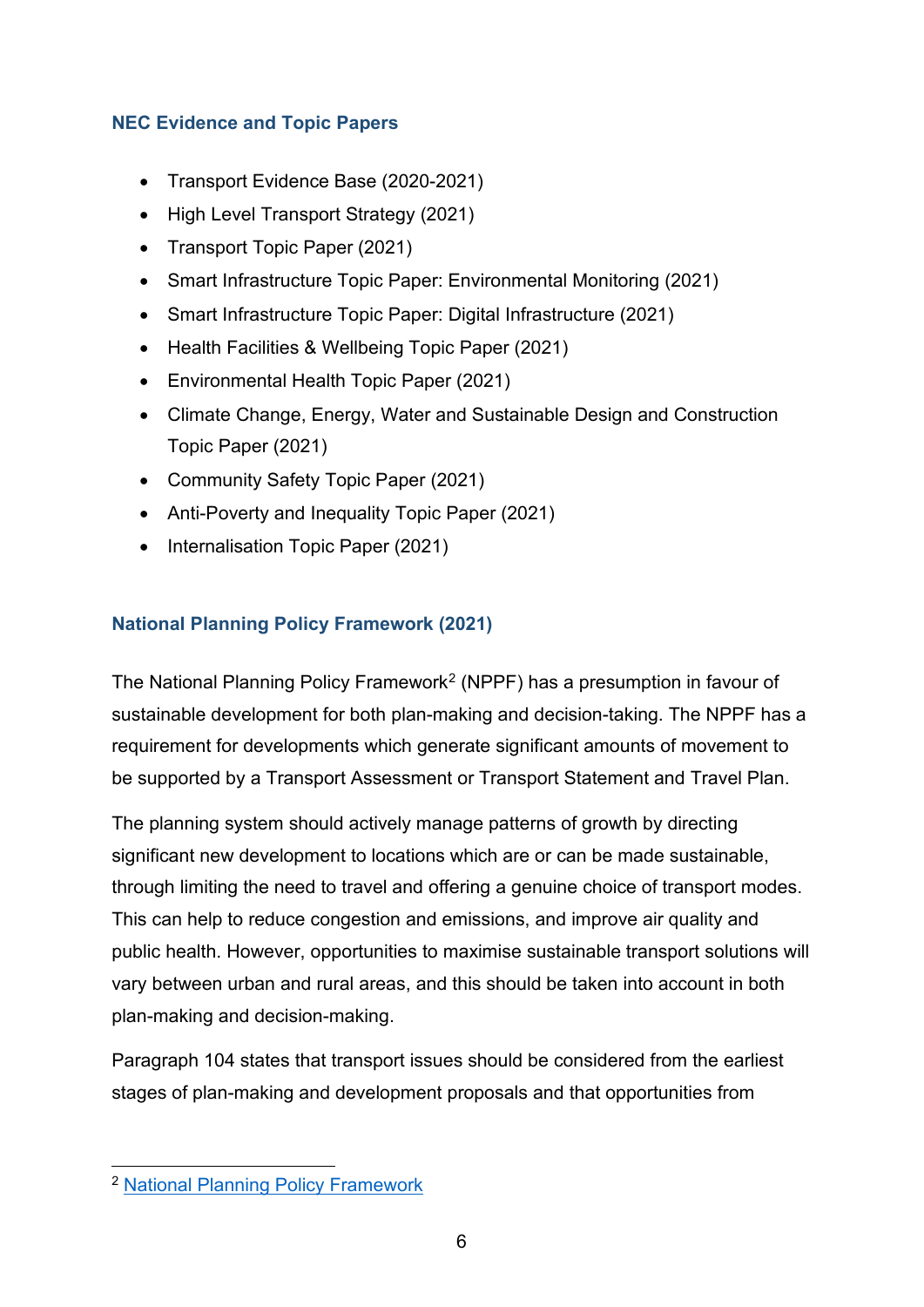existing or proposed transport infrastructure, and changing transport technology and usage, are realised. Also that;

- opportunities to promote walking, cycling and public transport use are identified and pursued
- the environmental impacts of traffic and transport infrastructure can be identified, assessed and taken into account – including appropriate opportunities for avoiding and mitigating any adverse effects, and for net environmental gains

Additionally, paragraph 107 states that there is a need to ensure an adequate provision of spaces for charging plug-in and other ultra-low emission vehicles.

Paragraph 108 states - In assessing sites that may be allocated for development in plans, or specific applications for development, it should be ensured that:

- appropriate opportunities to promote sustainable transport modes can be or have been – taken up, given the type of development and its location;
- any significant impacts from the development on the transport network (in terms of capacity and congestion), or on highway safety, can be cost effectively mitigated to an acceptable degree.

Paragraph 111. Development should only be prevented or refused on highways grounds if there would be an unacceptable impact on highway safety, or the residual cumulative impacts on the road network would be severe.

Paragraph 113. Within this context, applications for development should:

(a) give priority first to pedestrian and cycle movements, both within the scheme and with neighbouring areas; and second – so far as possible – to facilitating access to high quality public transport, with layouts that maximise the catchment area for bus or other public transport services, and appropriate facilities that encourage public transport use;

(b) address the needs of people with disabilities and reduced mobility in relation to all modes of transport;

All developments that will generate significant amounts of movement should be required to provide a travel plan, and the application should be supported by a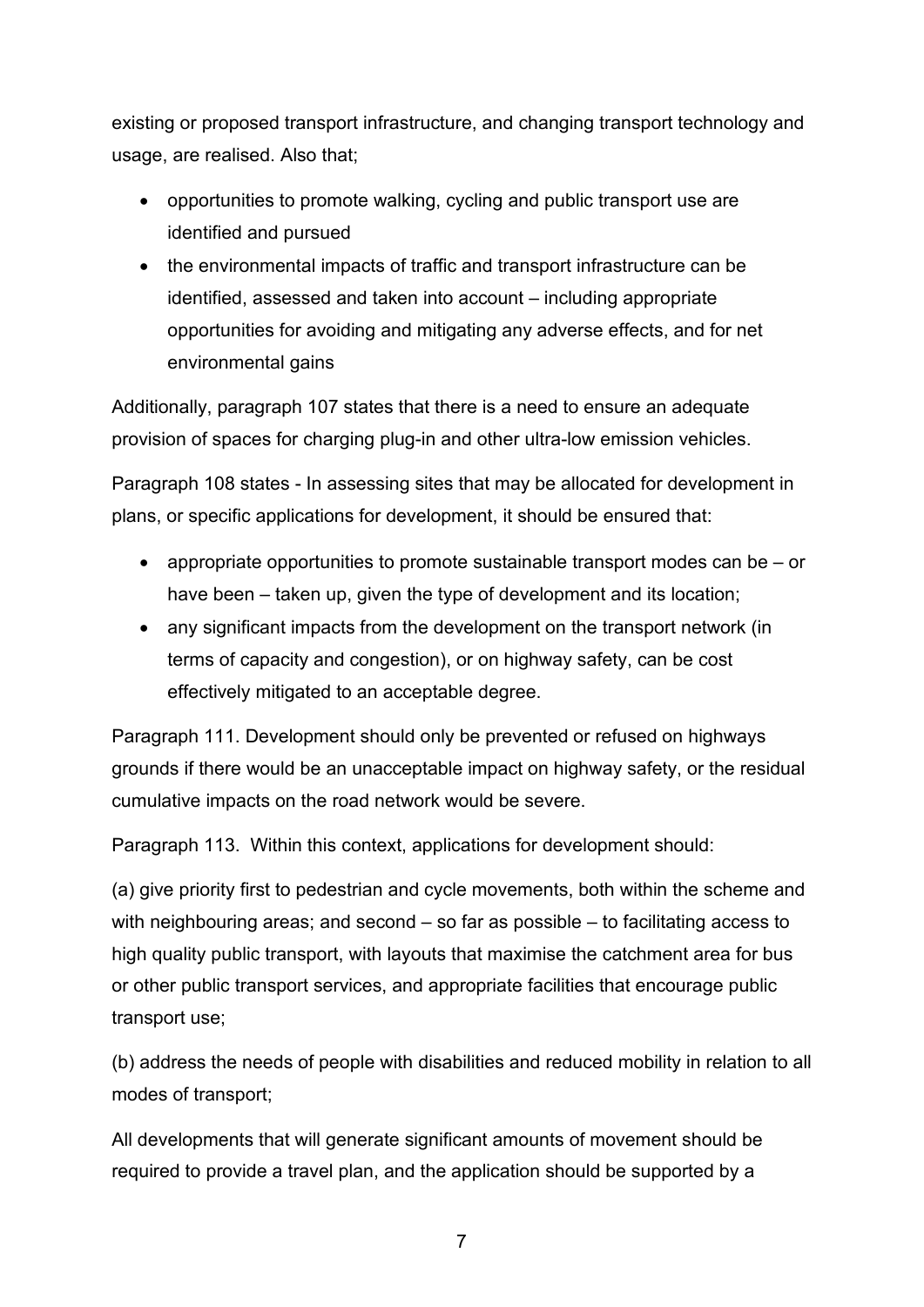transport statement or transport assessment so that the likely impacts of the proposal can be assessed.

#### <span id="page-7-0"></span>**Cambridgeshire County Council Business Plan (2020-2021)**

The County Council's vision<sup>[3](#page-7-2)</sup> is to make the county 'a great place to call home' with three priority outcomes:

- A good quality of life for everyone by nurturing healthy communities that can access resources, connect with others, and become sustainable. Improve social and economic equality and encourage people to choose healthy lifestyles.
- Thriving places for people to live by investing in the environmental, infrastructure and services and building supportive, resilient communities that are great places to live.
- The best start for Cambridgeshire's children.

Mobility is integral in helping to achieve these aims. The County Council is the Highway Authority with responsibility for on-street parking and for maintaining the county's roads. Some of its strategic highway responsibilities have now passed to the Cambridgeshire and Peterborough Combined Authority. In its previous role the County Council put together the Transport Strategy for Cambridge and South Cambridgeshire which covers the NEC AAP area.

# <span id="page-7-1"></span>**Transport Strategy for Cambridge and South Cambridgeshire**

The Transport Strategy for Cambridge and South Cambridgeshire (TSCSC) was adopted by Cambridgeshire County Council on 4 March 2014 and ensures that local councils plan together for sustainable growth and continued economic prosperity in the area.

The existing Local Plans for Cambridge and South Cambridgeshire has proposed approximately 44,000 new jobs and 33,500 new homes will be created in Cambridge and South Cambridgeshire by 2031. The TSCSC provides a plan to address the

<span id="page-7-2"></span><sup>3</sup> [Cambridgeshire County Council –](https://www.cambridgeshire.gov.uk/council/finance-and-budget/business-plans/business-plan-2020-to-2021) Business Plan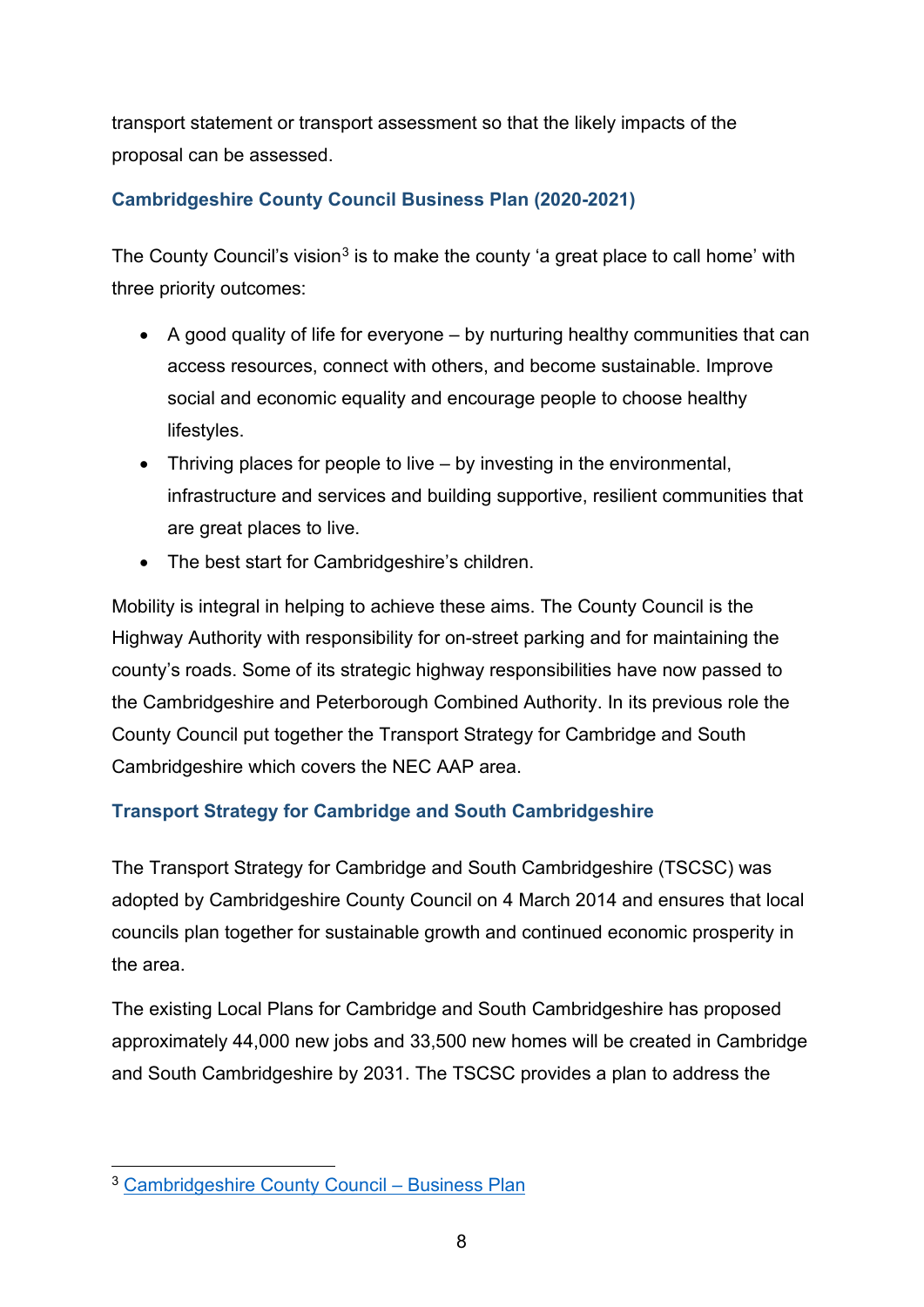rising population and increase in demand on our travel network by shifting people from cars to other means of travel including cycling, walking and public transport.

This transport strategy has two main roles:

- It provides a detailed policy framework and programme of schemes for the area, addressing current problems, and is consistent with the Cambridgeshire Local Transport Plan 2011-26. It is part of how the Council manages and develops the local transport network of the County as a whole
- It details the transport infrastructure and services necessary to deliver this growth

The strategy contains details of the major schemes proposed in the short, medium, and longer term. The programme will be regularly reviewed given the extent of growth and development in the area.

What the Strategy does:

- States the Council's aim for more journeys to be made by bus, train, bike and on foot so that traffic levels aren't increased.
- Ensures extra capacity for traffic to travel round the outskirts of Cambridge, so that road space into and across the city can be prioritised for buses, cyclists, and pedestrians
- Provides additional Park and Ride options on the fringes of Cambridge, to reduce the amount of unnecessary traffic travelling through the city
- Ensures public transport, cycling and walking are the best ways of getting around and across the area, since they will be quicker and more convenient than by car
- Reduces car traffic by using a variety of techniques, which may mean limiting the available road space for cars
- Enables people to use public transport for at least some of their journey into Cambridge or surrounding towns, by creating a frequent, quality service across major route
- Development of local transport solutions with communities, which link to public transport along key routes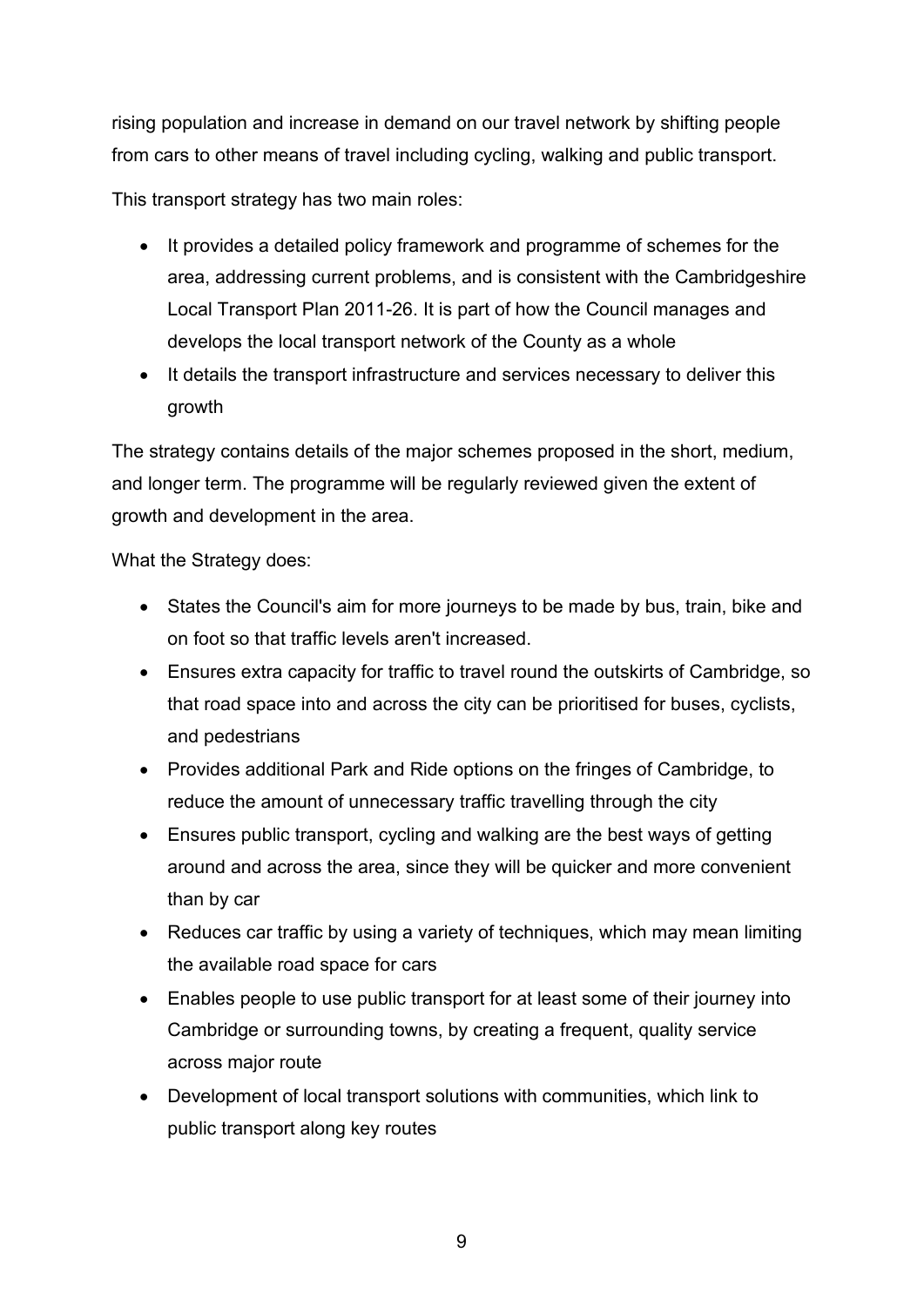What we are doing in Cambridge:

- Encourage more people to walk, cycle and use public transport for journeys into, out of and within the city
- Promote bus routes that connect key economic hub
- Link to the new train station at Cambridge North Railway Station
- Persuade more people to car share
- Prioritise pedestrian, cycle and bus trips across the city and make these methods of transport more convenient than using a car
- Maintain general traffic at current levels

#### <span id="page-9-0"></span>**Climate Change and Environment Strategy**

The County Council has declared a Climate Emergency and is developing a climate change and environment strategy was meant to go full council in March 2020 but has been delayed due to Covid-19. It sets out a vision to deliver net zero carbon by 2050. Transport is a priority area of the strategy and the county will manage its highways to prioritise walking, cycling and public transport and supporting the uptake of electric vehicles. This will minimise carbon emissions and improve air quality. Active network management will allow all communities to access alternative forms of transport such as autonomous vehicles and electric vehicles.

#### <span id="page-9-1"></span>**Cambridgeshire and Peterborough Combined Authority (CPCA)**

The devolution deal for Cambridgeshire and Peterborough sets out key ambitions for the combined authority. Most relevant to this topic paper is its ambition to 'deliver outstanding and much needed connectivity in terms of transport and digital links'.

#### **Local Transport and Connectivity Plan**

As the CPCA is now the local transport authority with strategic transport powers it is preparing a new Local Transport and Connectivity Plan (LTCP) which will set out its aims and objectives and will replace the TSCSC. The plan will support the CPCA's non statutory spatial framework which looks to align essential infrastructure, housing, and job growth.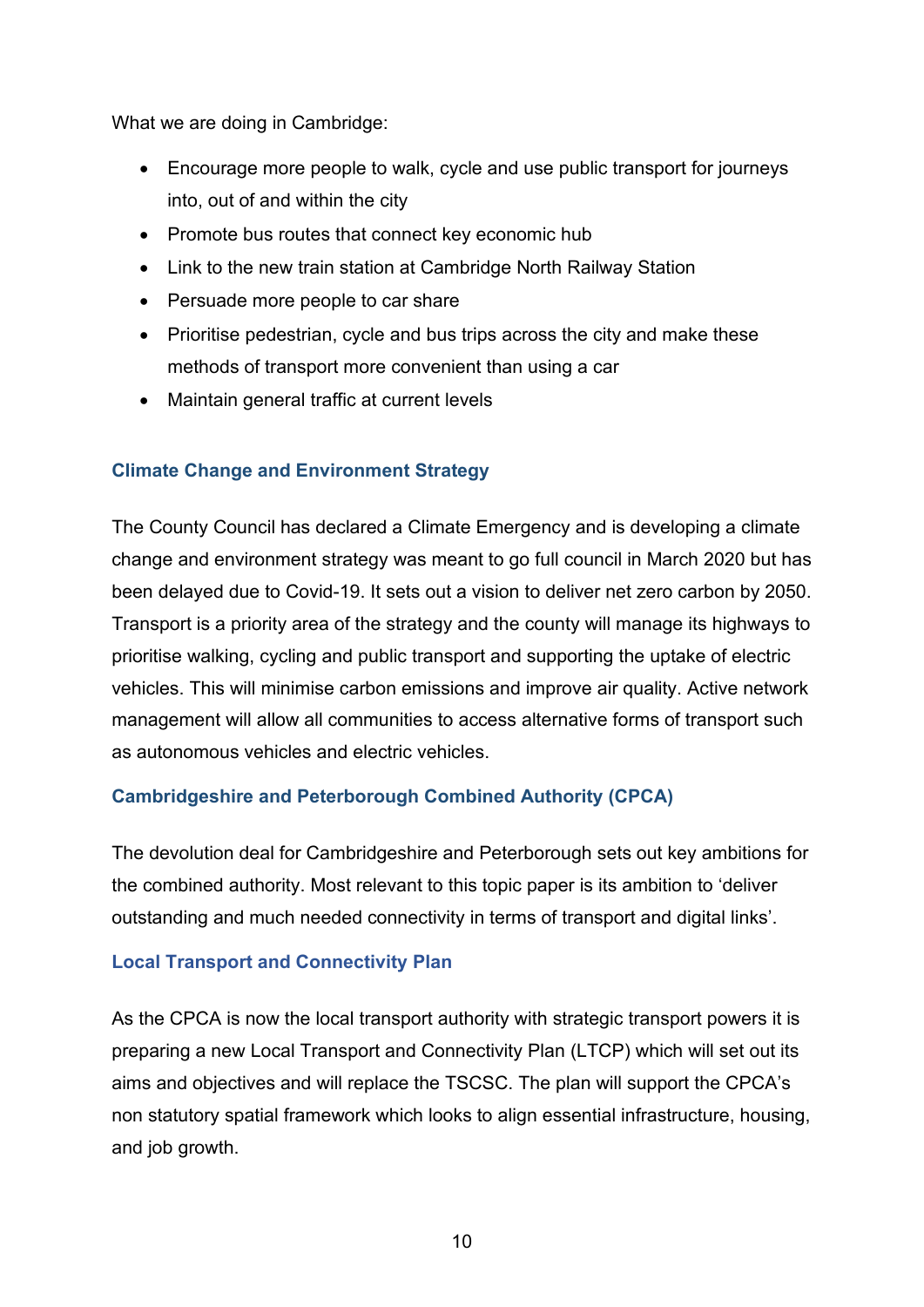#### <span id="page-10-0"></span>**The Greater Cambridge Partnership (GCP)**

The GCP is the local delivery body for a City Deal with central Government. It provides powers in decision making and investment worth approximately £500 million over 15 years, to crucial infrastructure improvements and projects and supports the creation of 44,000 new jobs, 33,500 new homes and 420 additional apprenticeships. They are seeking to deliver a range of transport schemes, particularly focused on public transport, cycling and walking opportunities.

#### <span id="page-10-1"></span>**Cambridge City Council Corporate Plan (2019-2022)**

The City Council has a vision to lead a unified city 'one Cambridge fair for all'

Cambridge - a great place to live, learn and work: A city where getting around is primarily by public transport, bike and on foot.

Cambridge - caring for the planet: A city that takes robust action to tackle the local and global threat of climate change, both internally and in partnership with local organisations and residents, and to minimise its environmental impact by cutting carbon, waste, and pollution.

This vision is delivered through a number of policies, plans and strategies.

#### <span id="page-10-2"></span>**Cambridge City Council Air Quality Action Plan (2018-2023)**

The Air Quality Action Plan 2018-2023 sets out priorities for maintain and improving air quality

The actions fall into three main categories:

- Reducing local traffic emissions as quickly as possible to meet national objectives. Proposals in this area include:
	- o lowering emissions from taxis, by increasing the number of electric and hybrid vehicles through incentives and installing more charging points.
	- $\circ$  reducing bus and coach emissions, by working with partners to invest in more environmentally friendly vehicles.
	- o reducing HGV emissions in the city centre, by promoting 'greener' methods for making deliveries of goods, such as by cycle.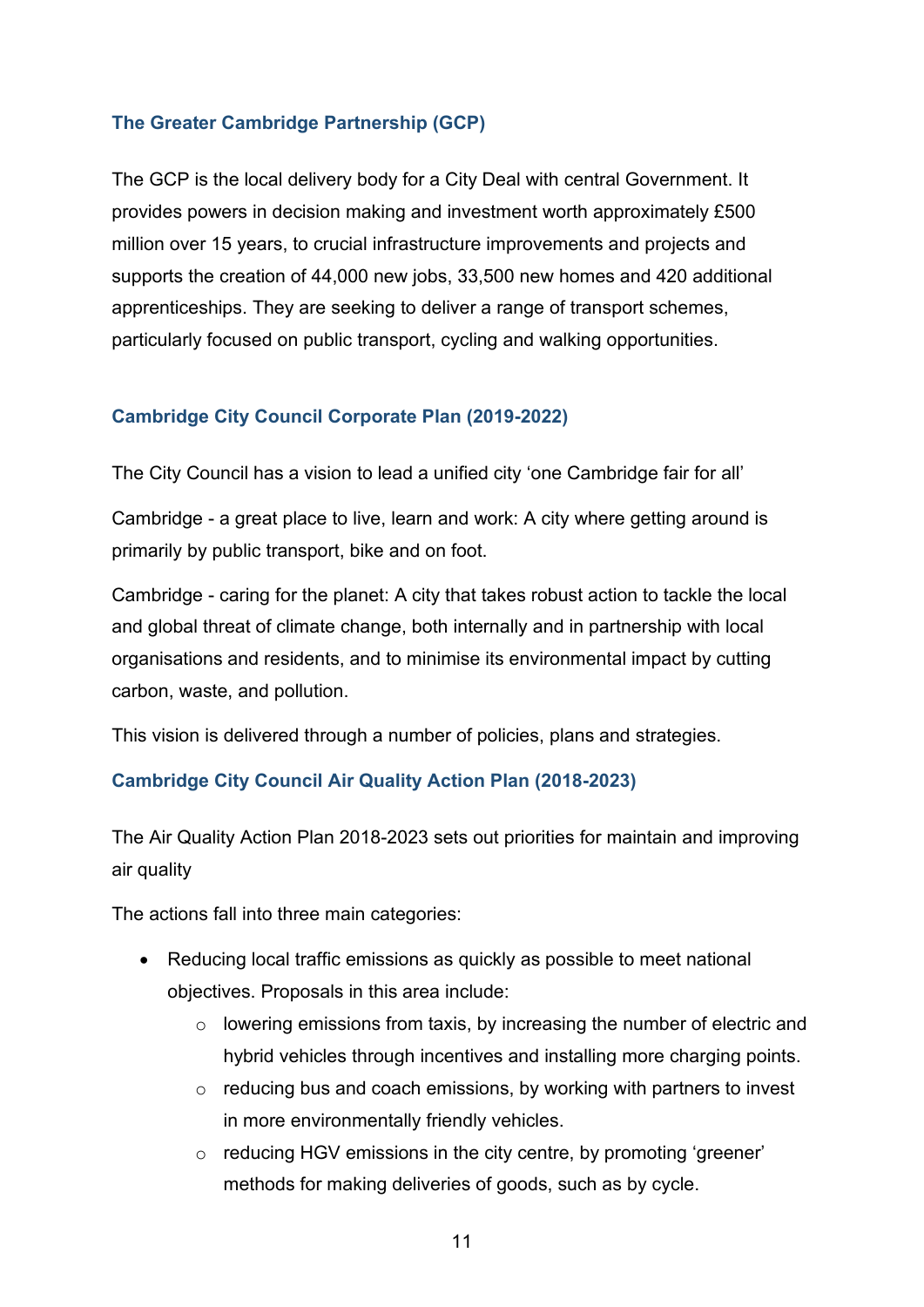- Maintaining levels of pollutants below national objectives, including by using planning policies to improve access to sustainable modes of transport.
- Improving public health, including by educating people about the health impacts of poor air quality and encouraging 'greener' lifestyles.

#### <span id="page-11-0"></span>**Cambridge City Council Electric Vehicle and Infrastructure Strategy (2019)**

The Electric Vehicle and Infrastructure Strategy sets out a plan for how the city council will support the deployment of charging infrastructure and the move to electric vehicles.

#### <span id="page-11-1"></span>**Cambridge City Council Climate Change Strategy (2016-2021)**

The Climate Change Strategy (2016-2021) sets out a number of key objectives including 'reducing emissions from transport by promoting sustainable transport, reducing car travel and traffic congestion and encouraging behaviour change' This will be achieved through the cities partnership within the Greater Cambridge Partnership which is investing City Deal funding to make improvements to public transport and cycling infrastructure with the aim of tackling congestion, reducing journey times, reducing greenhouse gas emissions and improving air quality and promoting low emission buses and taxis. The City Council have declared a climate emergency with an ambition to be carbon neutral by 2050.

#### <span id="page-11-2"></span>**Cambridge Local Plan (2018)**

The local plan sets out the way we will meet the development needs of Cambridge to 2031. Over that time the city has plans to grow significantly; supporting the nationally important economic contribution the city makes and the factors that are inseparable from that success, seen in the exceptional quality of life and place that Cambridge benefits from. The local plan is supported by the TSCSC, setting out the transport mitigations for new development. The relevant policies in the local plan are;

**Policy 1: The presumption in favour of sustainable development** – Future mobility will support the move to more sustainable modes of transport, supporting the economic development of the area and improving quality of life.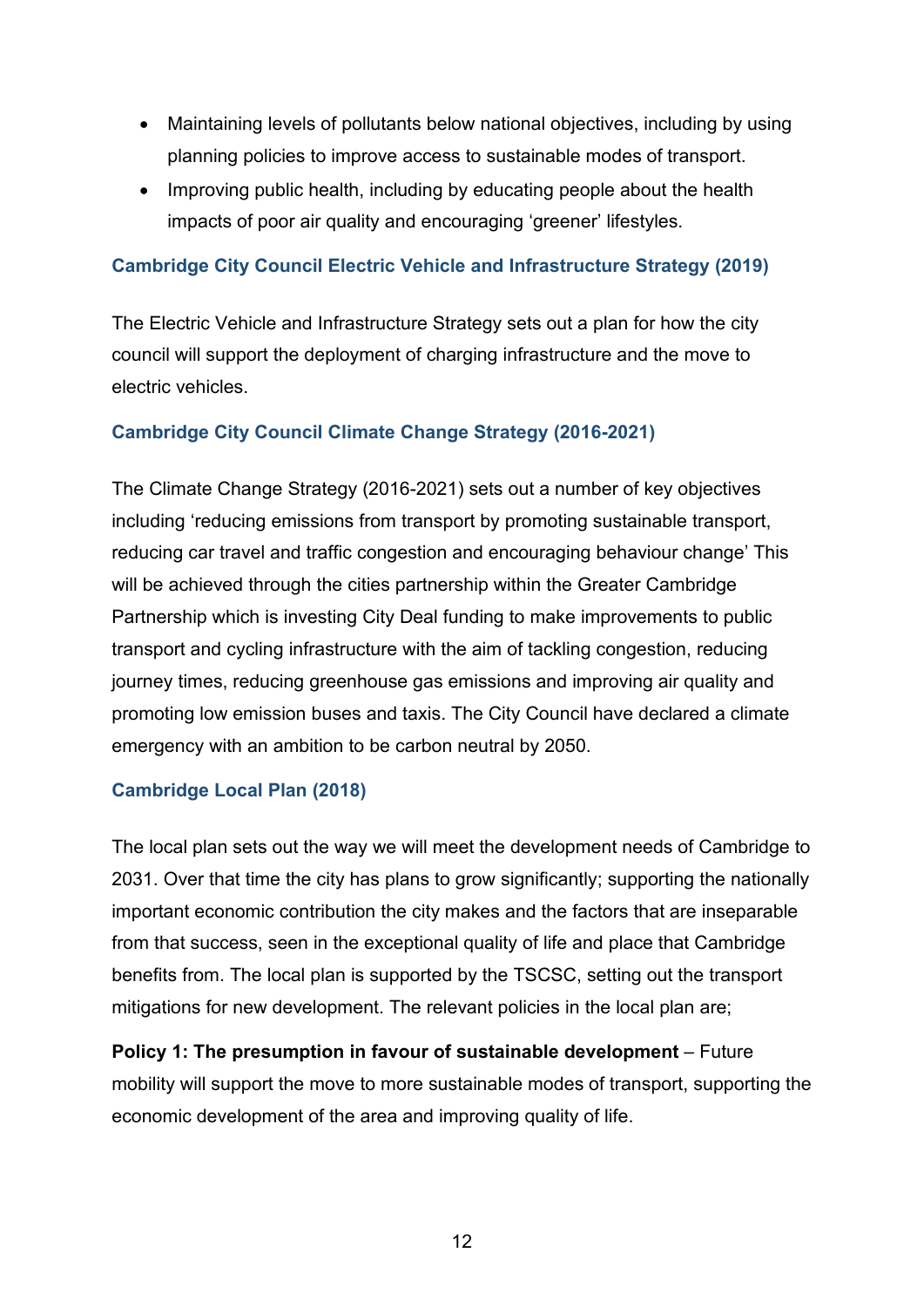**Policy 5: Strategic transport infrastructure** – Cambridge City Council will work to support the uptake of sustainable transport by supporting.

1. delivery of local and strategic transport schemes, subject to the outcome of up-to-date, detailed assessments and consultation, where appropriate;

2. promoting greater pedestrian and cycle priority through and to the city centre, district centres and potentially incorporating public realm and cycle parking improvements;

3. promoting sustainable transport and access for all to and from major employers, education and research clusters, hospitals, schools and colleges;

4. working with partners in supporting the TSCSC's aim for a joined-up, citywide cycle and pedestrian network by addressing 'pinch-points', barriers and missing links;

5. linking growth to the proposed city-wide 20 mph zone; and

6. easing pressure on the air quality management area (AQMA) in the city centre.

**Policy 15: Cambridge Northern Fringe East and new railway Station Area of Major Change.** Designates the Cambridge Northern Fringe East and the new railway station to enable the creation of a revitalised, employment focussed area centred on a new transport interchange. This formed the basis of the Area Action Plan, which has now grown to include the Science Park and other areas of west of Milton Road.

**Policy 28 Carbon Reduction, community energy networks, sustainable design, and water use** – focus on promoting patterns of development that reduce the need to travel by less environmentally friendly modes of transport. The sustainability statement should address how the proposals meet policies relating to sustainability including, transport mobility and access.

**Policy 36: Air quality, odour, and dust** – development will only be permitted if it has adverse effect on air quality in the Air Quality management area (AQMA) or lead to a new AQMA

13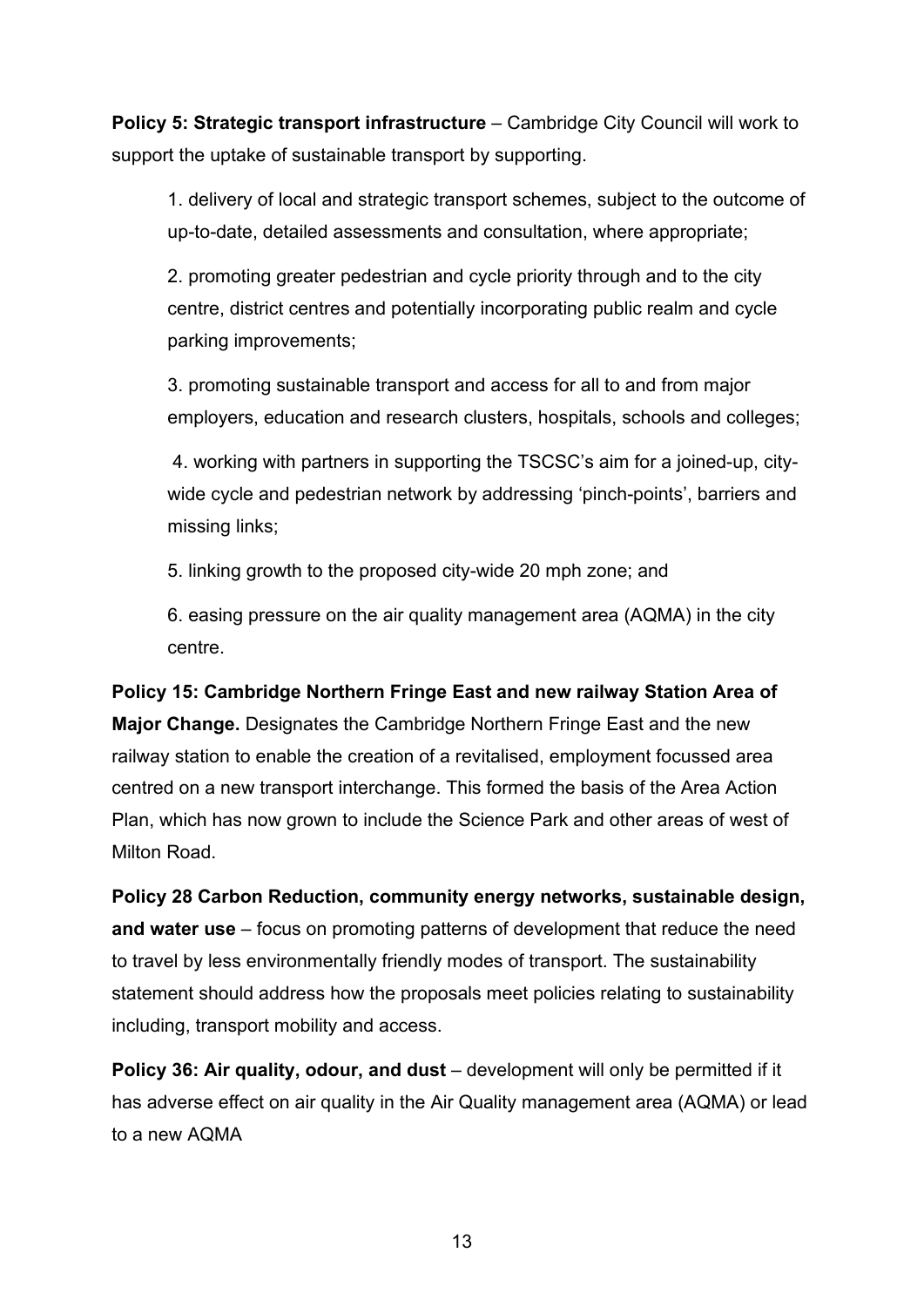**Policy 80: Supporting sustainable access to development** – ensure that development on the edge of the city are supported by high quality public transport linking them to the city centre and major centres of employment and supporting public transport, walking, and cycling to, from and within the development

**Policy 81: Mitigating the transport impact of development** – Developments will only be permitted where they do not have an unacceptable transport impact.

**Policy 82: Parking management** - Planning permission will not be granted for developments that would be contrary to the parking standards.

New developments will be favoured where they take a holistic, early and design-led approach to the management of parking for motor vehicles and cycles. Car parking standards are an important means of managing traffic levels in and around a development, especially when combined with measures to increase access to transport alternatives to the private car. The Council continues to promote lower levels of private car parking in order to help achieve modal shift, particularly for nonresidential developments where good, more sustainable transport alternatives such as walking, cycling and public transport exist.

Car-free and car-capped development, where new on-street permits are restricted to existing (not new) residents, is supported by the Council where the development will not impact negatively on the surrounding area by displacing car parking. It is therefore important that where car-free development is proposed, the appropriate onstreet parking management is in place

The Council strongly supports contributions to and provision for car clubs at new developments to help reduce the need for private car parking. Electric vehicle charging points or the infrastructure to ensure their future provision should be provided within a development where reasonable and proportionate.

The Cambridge Local Plan is currently being reviewed and a joint Greater Cambridge Local Plan with South Cambridgeshire being developed.

#### <span id="page-13-0"></span>**South Cambridgeshire District Council**

South Cambridgeshire has a vision to put the heart into Cambridgeshire by: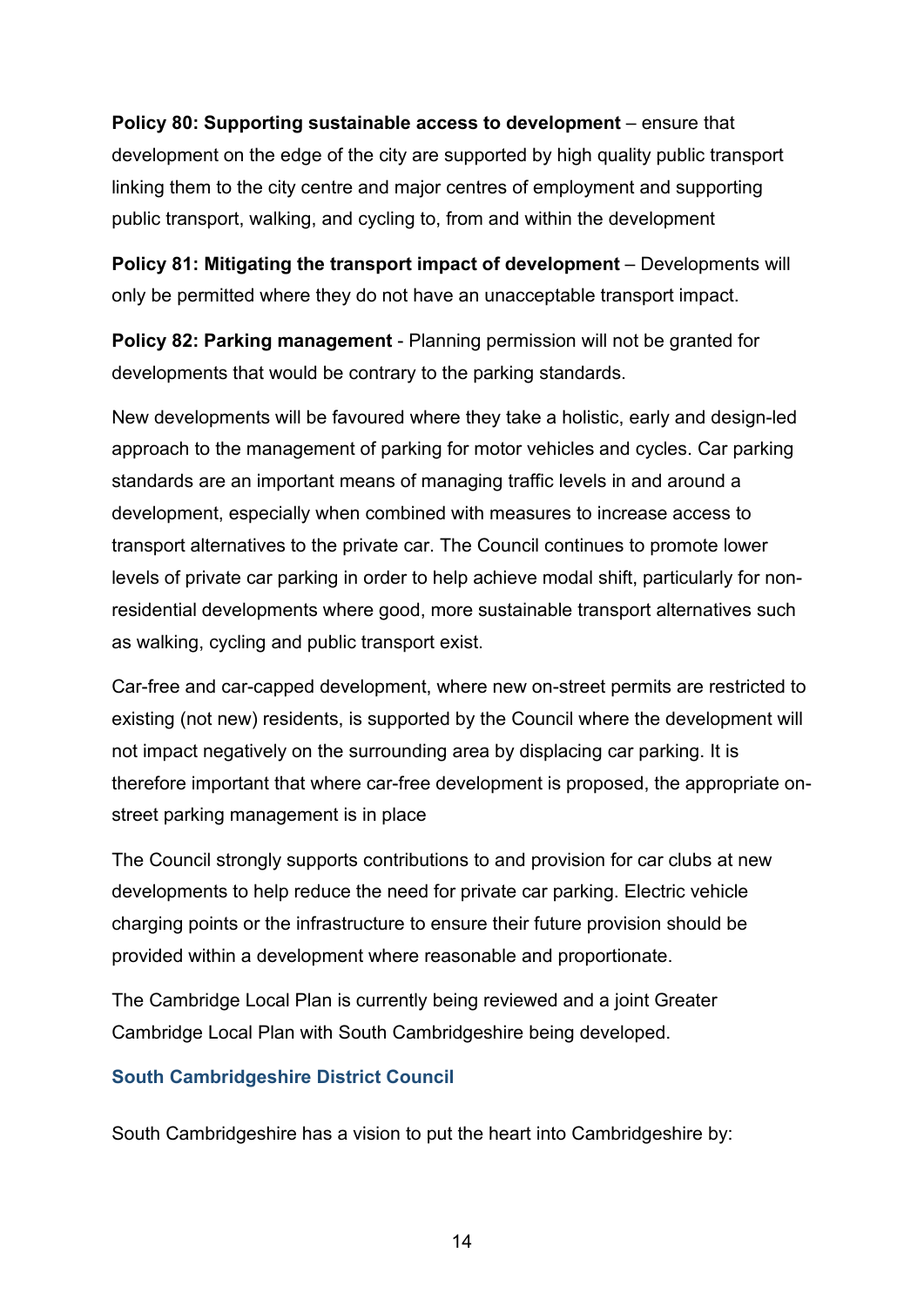- o Helping businesses to grow Helping to ensure people's homes are close to their jobs and can be accessed by walking, cycling and using public transport
- o Building homes that are truly affordable to live in •Working with partners to provide alternatives to private car travel through new and improved walking, cycling and public transport routes
- o Being green to our core Installing new air quality monitors so that we can track, maintain and improve air quality, Installing electric vehicle charging points at Council offices and incentivising taxi operators and drivers to make the move to electric vehicles
- o Putting our customers at the centre of everything we do

South Cambridgeshire has declared a climate emergency with an ambition to be zero carbon by 2050.

#### **South Cambridgeshire Local Plan** (**2018)**

The South Cambridgeshire Local Plan sets out the planning policies and land allocations to guide the future development to meets the needs of the district up to 2031. It includes policies on a wide range of topics such as housing, employment, services and facilities, and the natural environment. The policies relevant to future mobility are:

# **Policy SS/4: Cambridge Northern Fringe East and Cambridge North railway station**

c. Ensure that appropriate access and linkages, including for pedestrians and cyclists, are planned for in a high quality and comprehensive manner;

**Policy CC/1: Mitigation and Adaptation to Climate Change** - Planning permission will only be granted for proposals that demonstrate and embed the principles of climate change mitigation and adaptation into the development. To mitigate climate change, proposals should demonstrate: promotion of sustainable forms of transport, such as using buses, cycling or walking, and reduction of car use (Policy HQ/1 & Transport Policies);

**Policy HQ/1: Design Principles** - All new development must be of high quality design, with a clear vision as to the positive contribution the development will make to its local and wider context. As appropriate to the scale and nature of the development, proposals must: Achieve a permeable development with ease of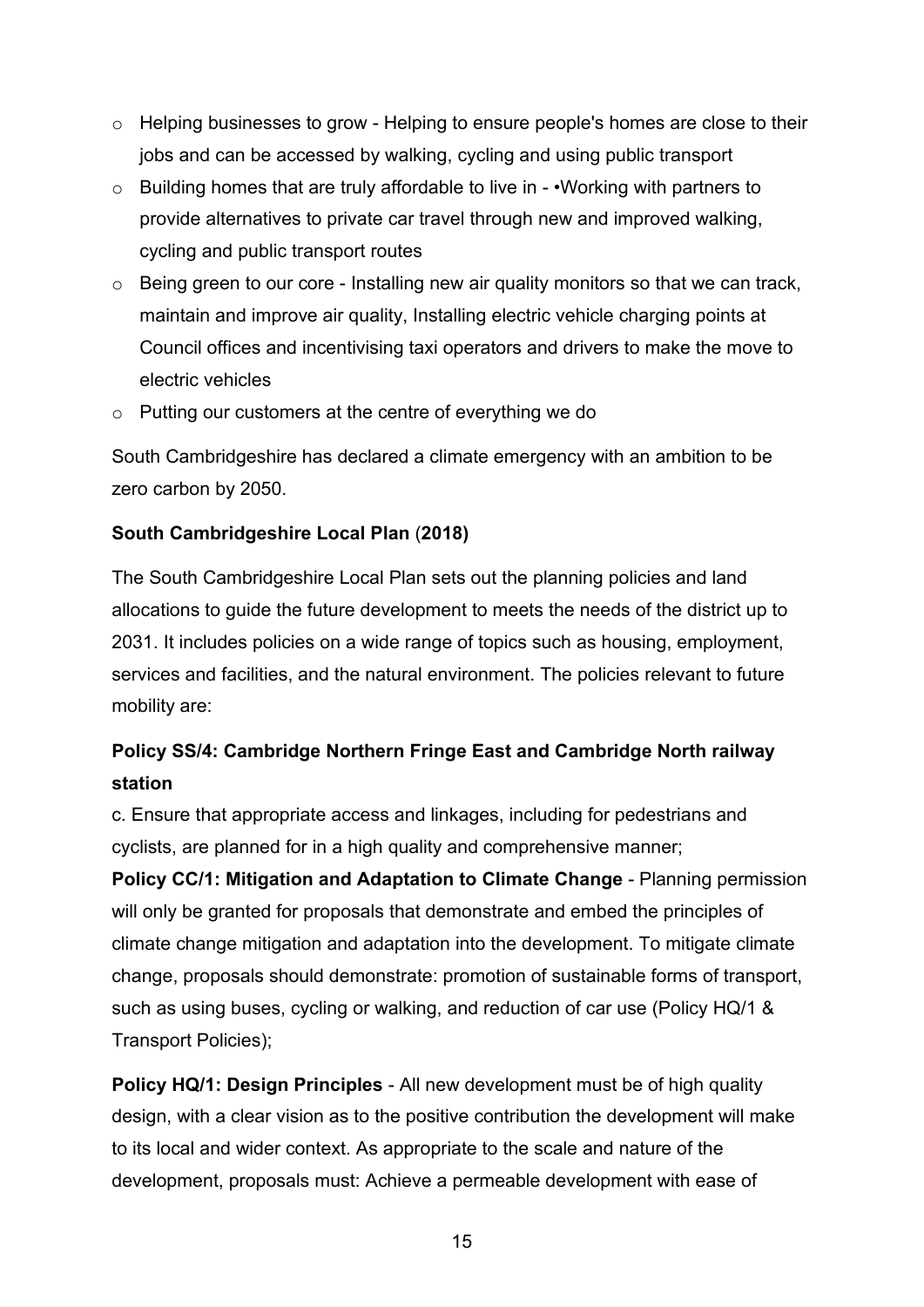movement and access for all users and abilities, with user friendly and conveniently accessible streets and other routes both within the development and linking with its surroundings and existing and proposed facilities and services, focusing on delivering attractive and safe opportunities for walking, cycling, public transport and, where appropriate, horse riding; Ensure that car parking is integrated into the development in a convenient, accessible manner and does not dominate the development and its surroundings or cause safety issues;

**Policy SC/12: Air Quality** - Where development proposals would be subject to unacceptable air quality standards or would have an unacceptable impact on air quality standards they will be refused. Larger development proposals that require a Transport Assessment and a Travel Plan as set out in Policy TI/2 will be required to produce a site based Low Emission Strategy. The development promotes sustainable transport measures and use of low emission vehicles in order to reduce the air quality impacts of vehicles.

**Policy TI/2: Planning for Sustainable Travel** - Development must be located and designed to reduce the need to travel, particularly by car, and promote sustainable travel appropriate to its location. Planning permission will only be granted for development likely to give rise to increased travel demands, where the site has (or will attain) sufficient integration and accessibility by walking, cycling or public and community transport, including: Developers of 'larger developments' or where a proposal is likely to have 'significant transport implications' will be required to demonstrate they have maximised opportunities for sustainable travel and will make adequate provision to mitigate the likely impacts through provision of a Transport Assessment and Travel Plan. All other developments will be required to submit a Transport Statement. Where a Transport Assessment / Statement or Travel Plan is required, a Low Emissions Strategy Statement should be integrated.

**Policy TI/3: Parking Provision** - The Council will encourage innovative solutions to car parking, including shared spaces where the location and patterns of use permit, and incorporation of measures such as car clubs and electric charging points.

16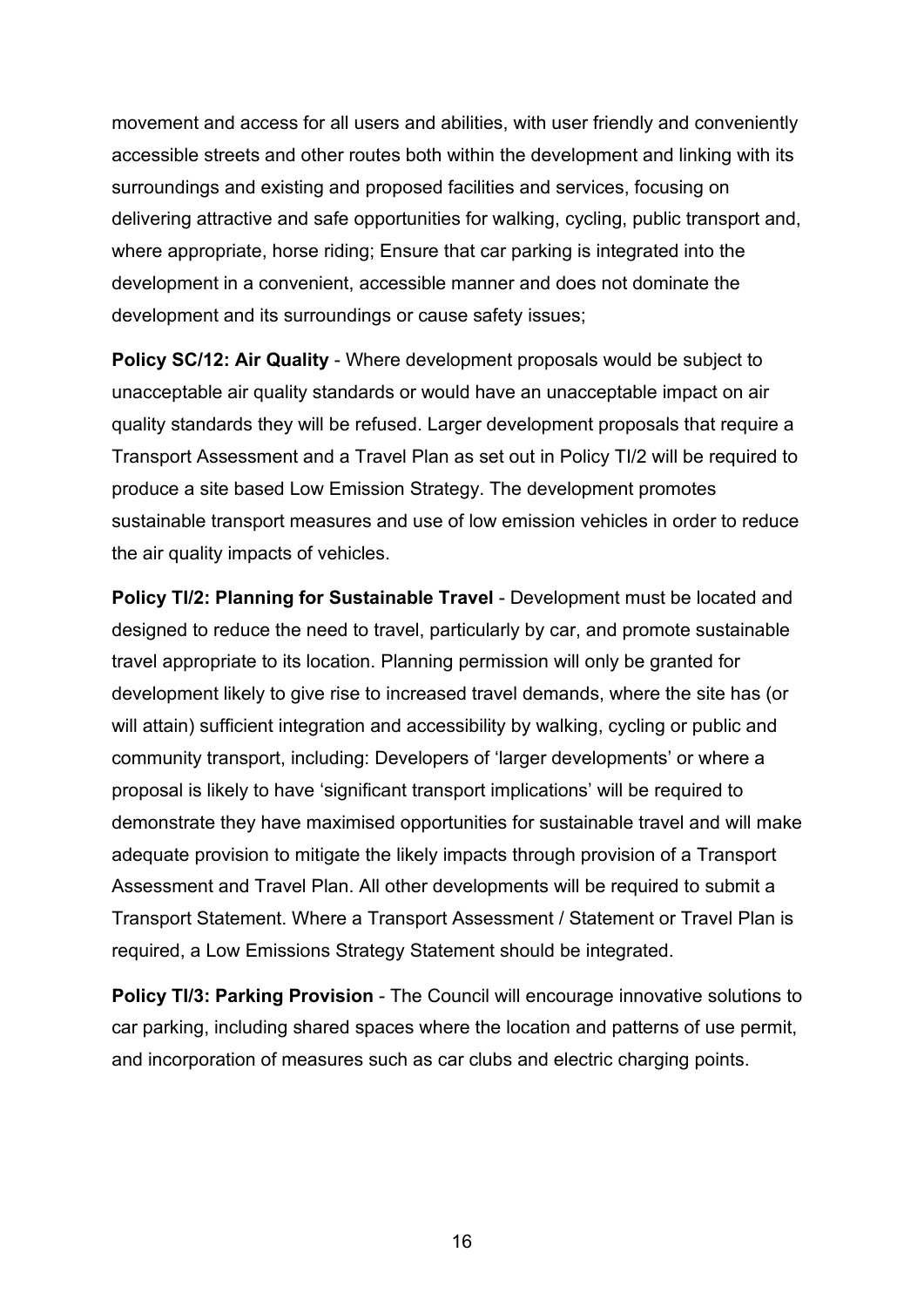# <span id="page-16-0"></span>**Existing Issues**

#### <span id="page-16-1"></span>**Congestion**

Cambridge experiences over 206,000 vehicle movements into and out of the city every day.[4](#page-16-2) Issues with affordability of housing (average house price is 15.62 times higher than the average salary) means employees are moving further away from the city and spending more time travelling, significantly impacting quality of life and health as well as creating dependence on the private car. The Greater Cambridge area is growing rapidly with plans to build 33,500 houses by 2031 and to create 44,000 new jobs. This will put increasing pressure on the road network and if nothing is done to address it road traffic will increase by 30% at peak in Cambridge and by 40% at peak in surrounding areas doubling the time travellers will spend in traffic. The amount of traffic is having a significant impact on the operation of the public transport system with buses particularly at peak time being caught in congestion making journey times slow and unreliable.

The Ely to Cambridge A10 Transport Study (2018) considered the transport needs of the Ely to Cambridge corridor as a whole, including the needs of the major developments on the corridor such as the new town north of Waterbeach and North East Cambridge. Currently around 76% of work trips to the North East Cambridge area are made by car. This is significantly higher than many other areas in and around Cambridge, such as the Cambridge Biomedical Campus or CB1 around Cambridge Station. The opening of Cambridge North railway station, and delivery of public transport, cycling and walking improvements mean there is a real opportunity to greatly improve this situation.

The growth of e-commerce / convenience economy is generating traffic. Miles travelled by vans has increased by 56% since 2000, according to a report by the Society of Motor Manufacturers and Traders<sup>[5](#page-16-3)</sup> - vs 9% passenger car miles.

In view of the evidence of existing and future highway constraints, the emphasis is on seeking a very low share of journeys by car to, from and within the area. A trip

<span id="page-16-2"></span><sup>4</sup> [Cambridgeshire and Peterborough Transport Future Mobility Zone](https://cambridgeshirepeterborough-ca.gov.uk/assets/Transport/Future-Mobility-Zone-for-Greater-Cambridge-Redacted.pdf)

<span id="page-16-3"></span><sup>5</sup> [SMMT Light Commercial Vehicles Delivering for the UK](https://www.smmt.co.uk/wp-content/uploads/sites/2/SMMT-Light-Commercial-Vehicles-Delivering-for-the-UK-economy.pdf)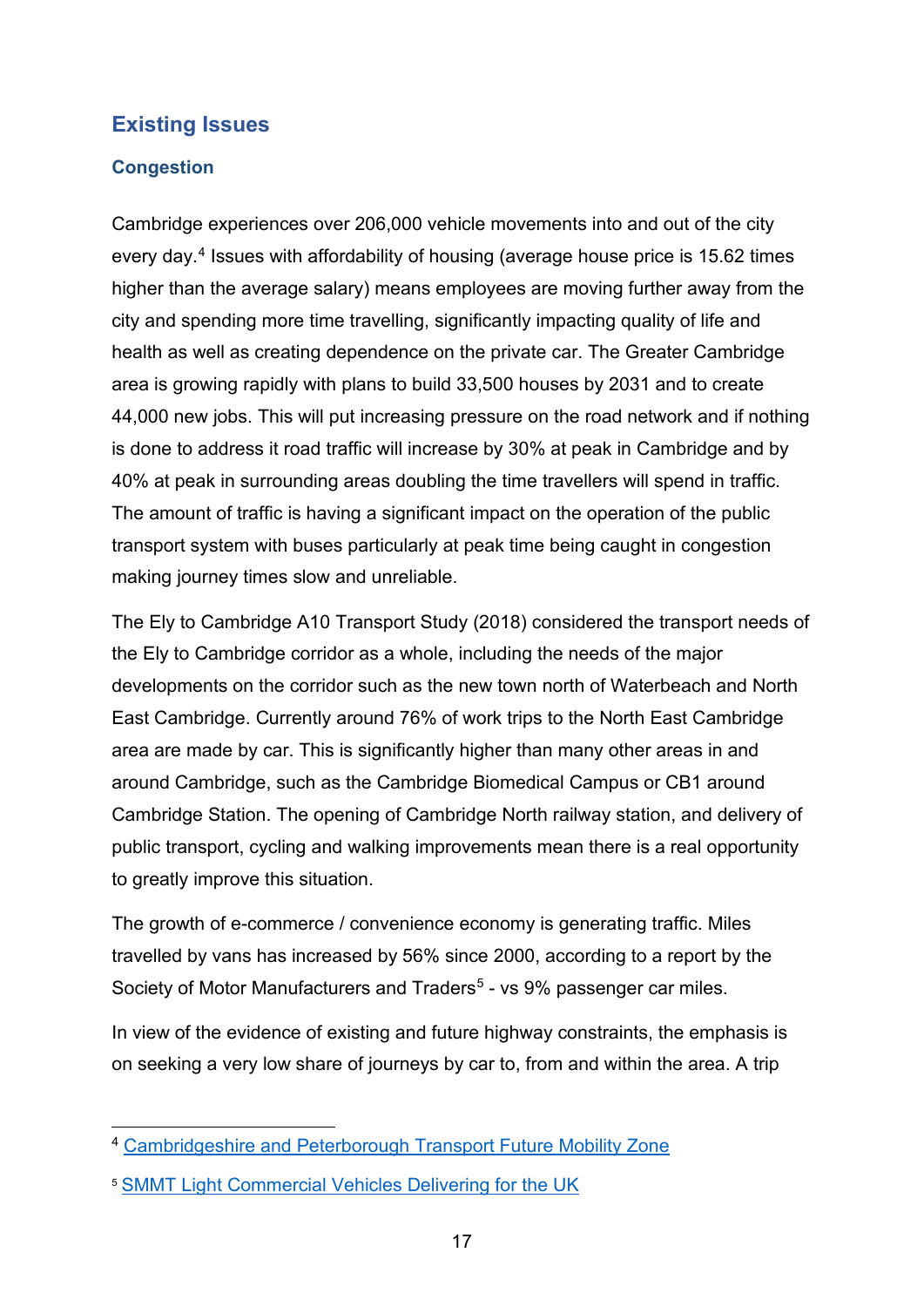budget approach is proposed for managing car trips. This essentially identifies the level of car trips that can be accommodated to and from Milton Road, and to and from Kings Hedges Road, without leading to further impact on the road network.

The Greater Cambridge Partnership has a programme of work to help address issues of congestion and is aiming to get 1 in 4 people out of their cars and using more sustainable modes including walking, cycling or public transport by creating a world class public transport system that is better than the private car. The CPCA's LTP sets out its ambitions relating to tackling congestion (see policy section) and it is in the process of developing a strategy for the improvement of public transport.

#### <span id="page-17-0"></span>**Pollution**

Without action the levels of congestion will cause a significant worsening of air quality. The centre of Cambridge has been within an Air Quality Management Area since 2004. Air quality has been improving, albeit slowly, in most parts of Cambridge in recent years, but there are parts of the city, including the busy central streets, where levels of nitrogen dioxide (NO2) continue to be high. The main source of NO2 in Cambridge is vehicle emissions. Public Health data attributed 257 deaths in Cambridgeshire in 2013 to Particulate Air Pollution, compared with 34 from Road Traffic Accidents; of which 47 deaths were in Cambridge.[6](#page-17-3)

Traffic and congestion are also contributing to noise nuisance. In England alone, the annual social cost of urban road noise was estimated in 2010 to be £7–£10 billion. This includes the costs of sleep disturbance, annoyance and health impacts from heart attacks, strokes and dementia.

#### <span id="page-17-1"></span>**Climate Change**

Greenhouse gas emissions: Today, transport is the largest greenhouse gas emitting sector in the UK, accounting for 27% of greenhouse gas emissions. Road transport accounts for 91% of these.

#### <span id="page-17-2"></span>**Land Use**

<span id="page-17-3"></span><sup>6</sup> [Transport and Health: JSNA](https://cambridgeshireinsight.org.uk/wp-content/uploads/2017/08/Transport-and-Health-JSNA-2015-Air-Pollution.pdf)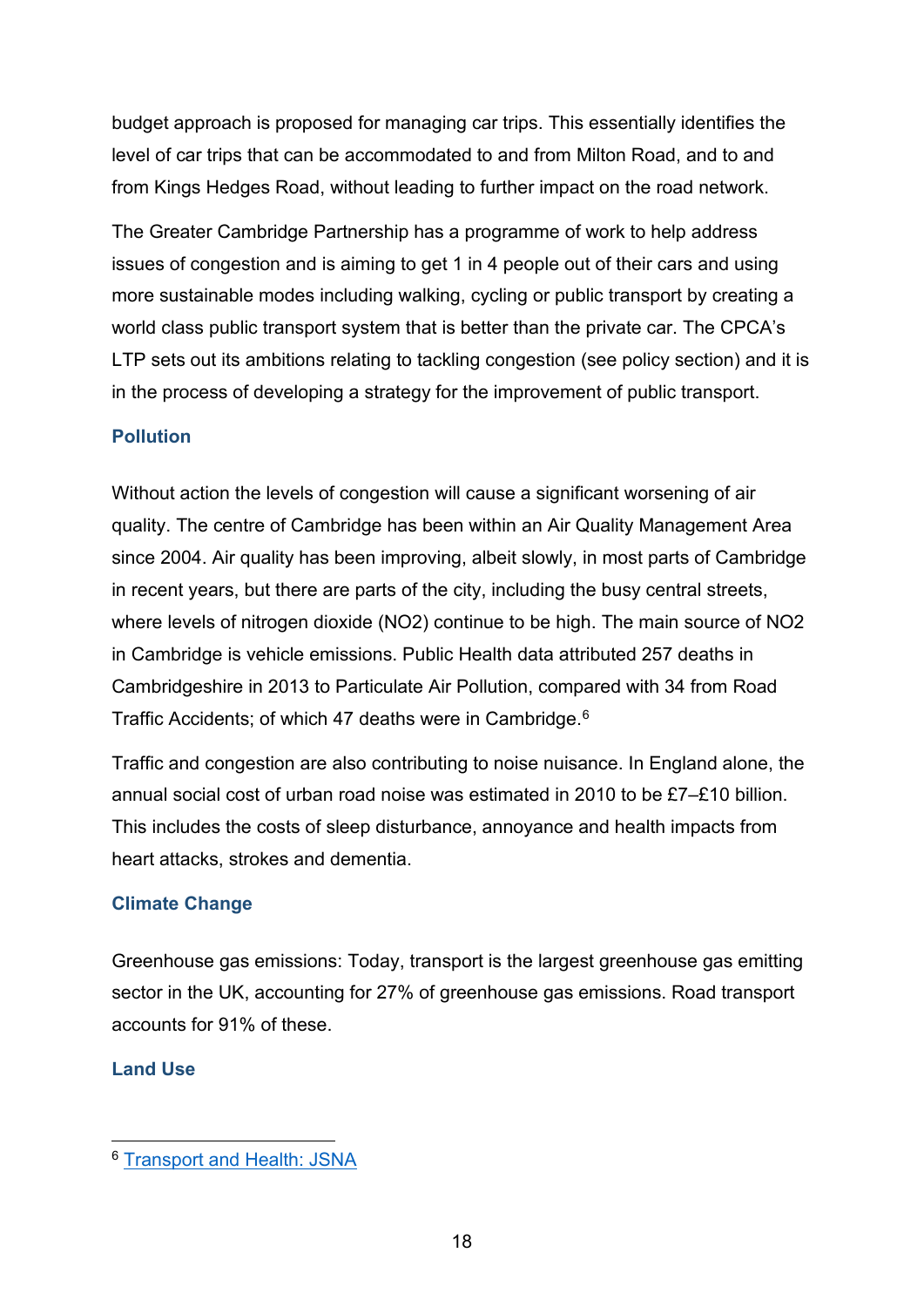Inefficient use of limited space: There are six cars for every ten people in the UK, but the average car is unused 96% of the time. According to one report, parking spaces occupy around 15-30% of a typical urban area.

# <span id="page-18-0"></span>**Future Mobility Opportunities and Key Issues**

#### <span id="page-18-1"></span>**Autonomy**

- Public Transport applications these tend to be shuttles/pods and range currently in size from 4 seats to 12. There are a number of companies demonstrating this technology (Navya, Easy Mile and RDM). ICambridge[7](#page-18-2) have deployed the UK's first purpose built autonomous public transport vehicle which can run in mixed traffic and it was trialled for 6 weeks in 2021, demonstrating how these vehicles could be used. Operationally they tend to run either at low speeds or on segregated infrastructure providing a first/last mile link into the core network bus/rail. These can take significant space in the public realm and create severance, which need to be mitigated by urban design.
- Autonomous cars Most experts agree that driverless technologies are coming and their arrival, at scale, is inevitable within the next 30 years. There exists differences of opinion regarding the rate of arrival, and the technical detail of the intermediate steps (For example, there is a huge difference between the idea that some driverless cars will be on our roads and will be able to operate freely under certain conditions, and the idea that all cars will be fully driverless and can operate on the full extent of our road system anywhere, any time, and under any conditions: Connected and self-driving vehicles could enable smoother driving, reduce accident-induced delays and improve overall network management. It has been estimated that even a low (25%) penetration of connected and self-driving vehicles in urban areas could lead to peak journey time savings of 21% and a reduction in journey time variability of nearly 80%.

<span id="page-18-2"></span><sup>7</sup> [Connecting Cambridgeshire: Autonomous vehicles](https://www.connectingcambridgeshire.co.uk/smart-places/smart-cambridge/autonomous-vehicles/)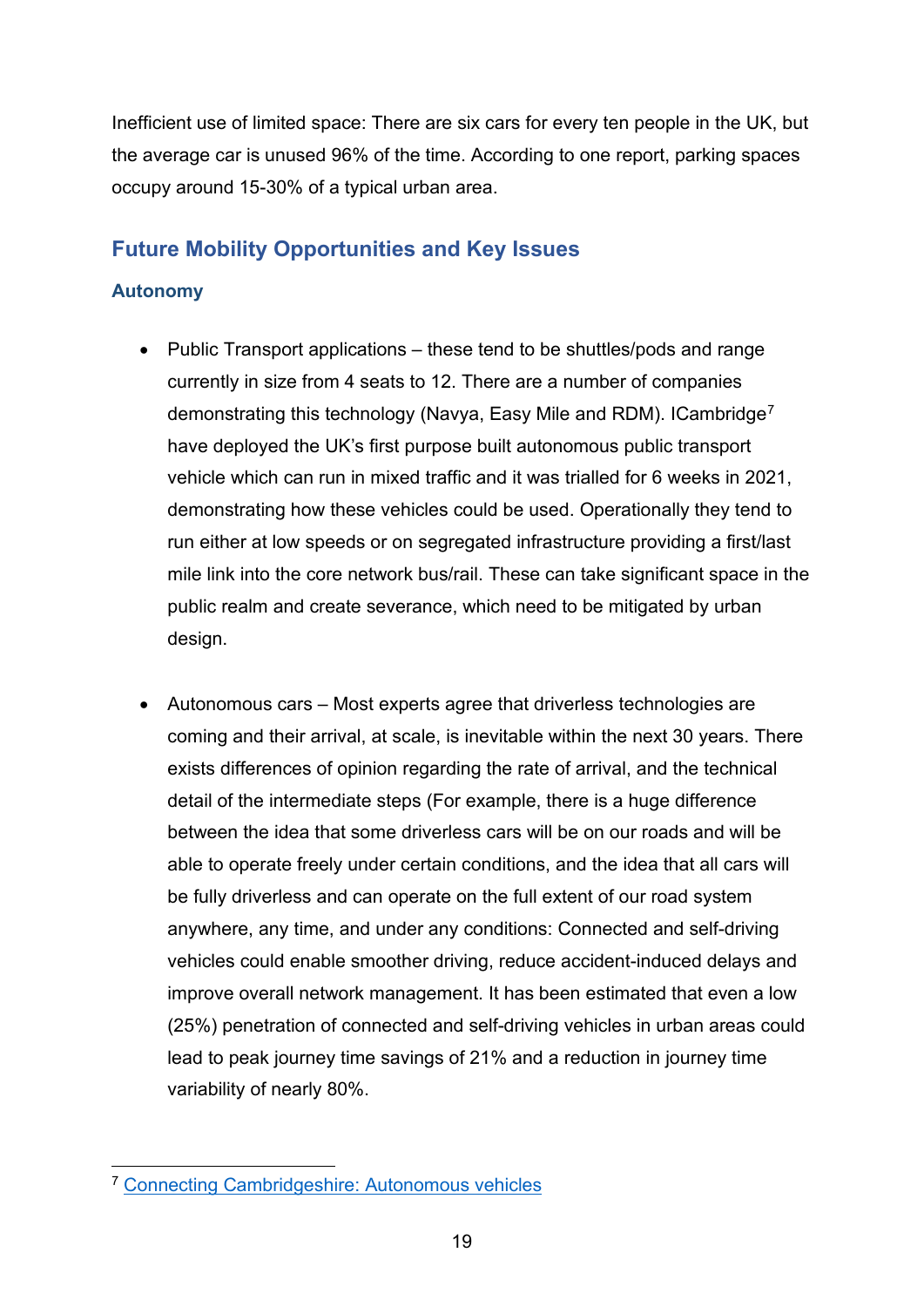However, the Lords select committee publication 'Connected and Autonomous Vehicles: The future?' says: "The theoretical potential of CAV to reduce traffic congestion varies depending on the level of vehicle autonomy and the penetration rate. While we cannot say with any certainty what the impact on congestion will be, it is possible to imagine a situation of total gridlock as CAV crawl around city centres. It is important that the right policy decisions relating to CAV are made in order to reduce the likelihood of this occurring. (Paragraph 96)"

#### **Opportunities**

- To develop a first/last mile autonomous shuttle offering to feed residents into the core transport network.
- For cars with autonomous parking systems to drop residents off at their destinations and to then park at the edge of the site
- To use autonomous cars to develop an on-demand shared taxis service
- To utilise the technology to address issues of congestion and to support sustainable mobility

#### **Risks**

• Uncertainty to the impact of autonomous vehicles and the impact on both the transport network and land use. How will policy respond to the challenge and harness the benefits while mitigating any negative impacts.

#### <span id="page-19-0"></span>**New Mobility Models**

We are seeing the emergence of a number of new mobility models and existing models that are being transformed by new technologies. These models begin to develop the mobility system in a way that gives residents options other than the private car to travel. This can support residents in not needing a car when they move into a development. These include;

Micromobility – providing access to on-demand scooters, bikes, electric bikes and potentially other devices that come into the market. An example of these are the VOI scooters and electric bikes which are currently being trialled in Cambridge.

Demand Responsive Transport – A flexible service that provides shared transport in response to requests from users specifying desired locations and times of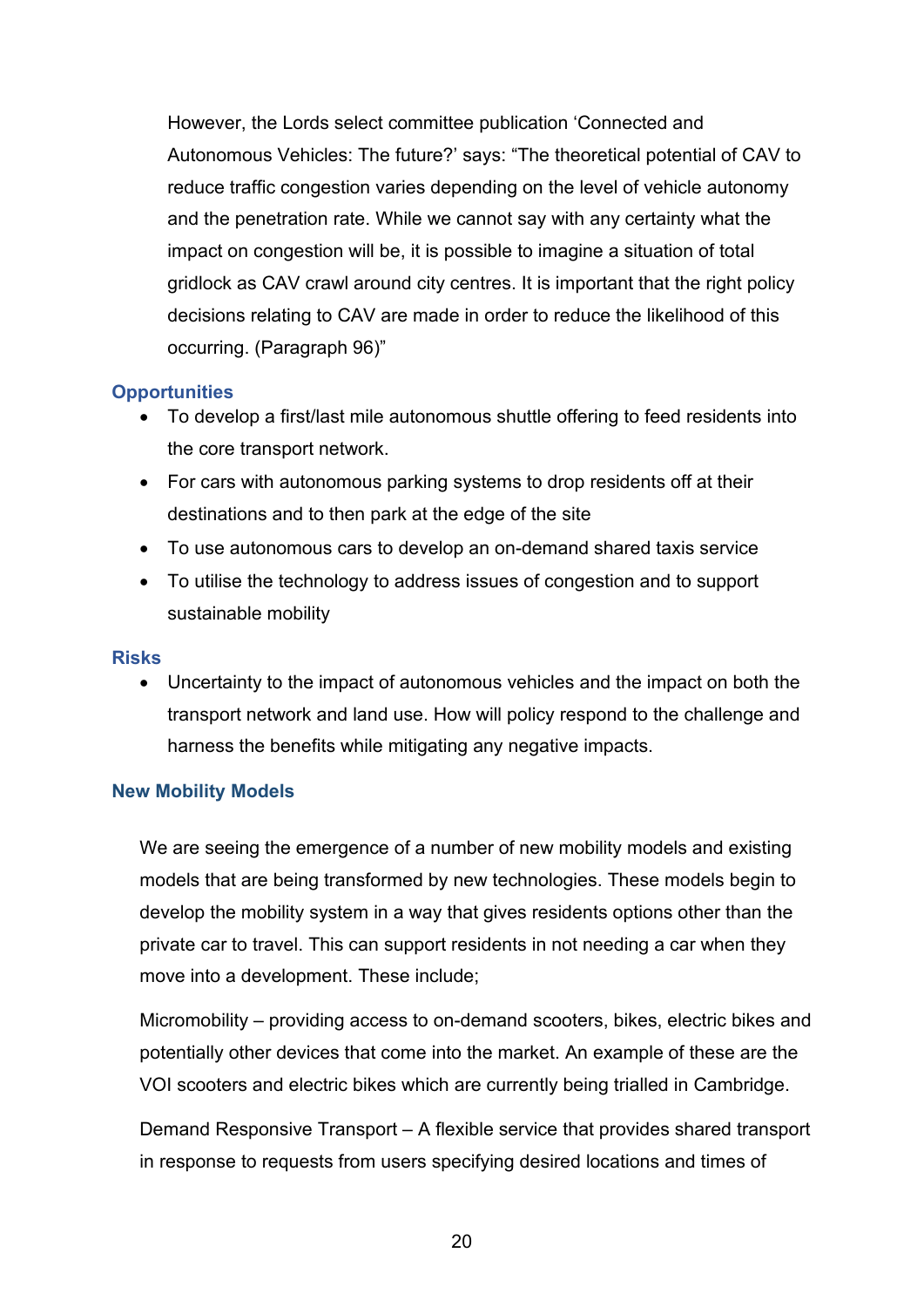pickup and delivery. Examples of this are mini-bus services such as Arriva Click or Uber Pool. They are primarily shared vehicles and can support traditional bus services. The Combined Authority will be trialling a DRT service in 2021.

Ride-sharing - Formal or informal sharing of rides between unlicensed drivers and passengers with a common or similar journey route. Ride-sharing platforms charge a fee for bringing together drivers and passengers. Drivers share trip costs with passengers rather than making a profit.

On-demand vehicles – This can allow residents to access a vehicle when needed, because its on-demand this could be a car of varying sizes dependant on use, a van, or some other vehicle.

#### **Opportunities**

- Give residents mobility options which support a move away from car ownership which will address issues of congestion and allow land to be reallocated for alternative uses as car parking and the infrastructure needed to support private car use isn't needed.
- Support economic development and equality by giving access to mobility options.

#### **Risks**

- Understand the implications for land use and place making. How do residents' access on-demand transport, do a network of 'mobility hubs' need to be developed. There have been examples where on-demand bikes and scooters have littered pavements and shared spaces; how can this be prevented?
- Potential conflict between users electric mobility conflicting with pedestrians and giving rise to safe concerns regarding differential speeds.

#### <span id="page-20-0"></span>**Advanced Network Management**

Management of the network can be split into two areas:

**Surrounding road network** - the management of the surrounding road network, looking to lessen the impact on travellers coming into the development by giving better information on sustainable choices. Giving residents better network information to inform choices.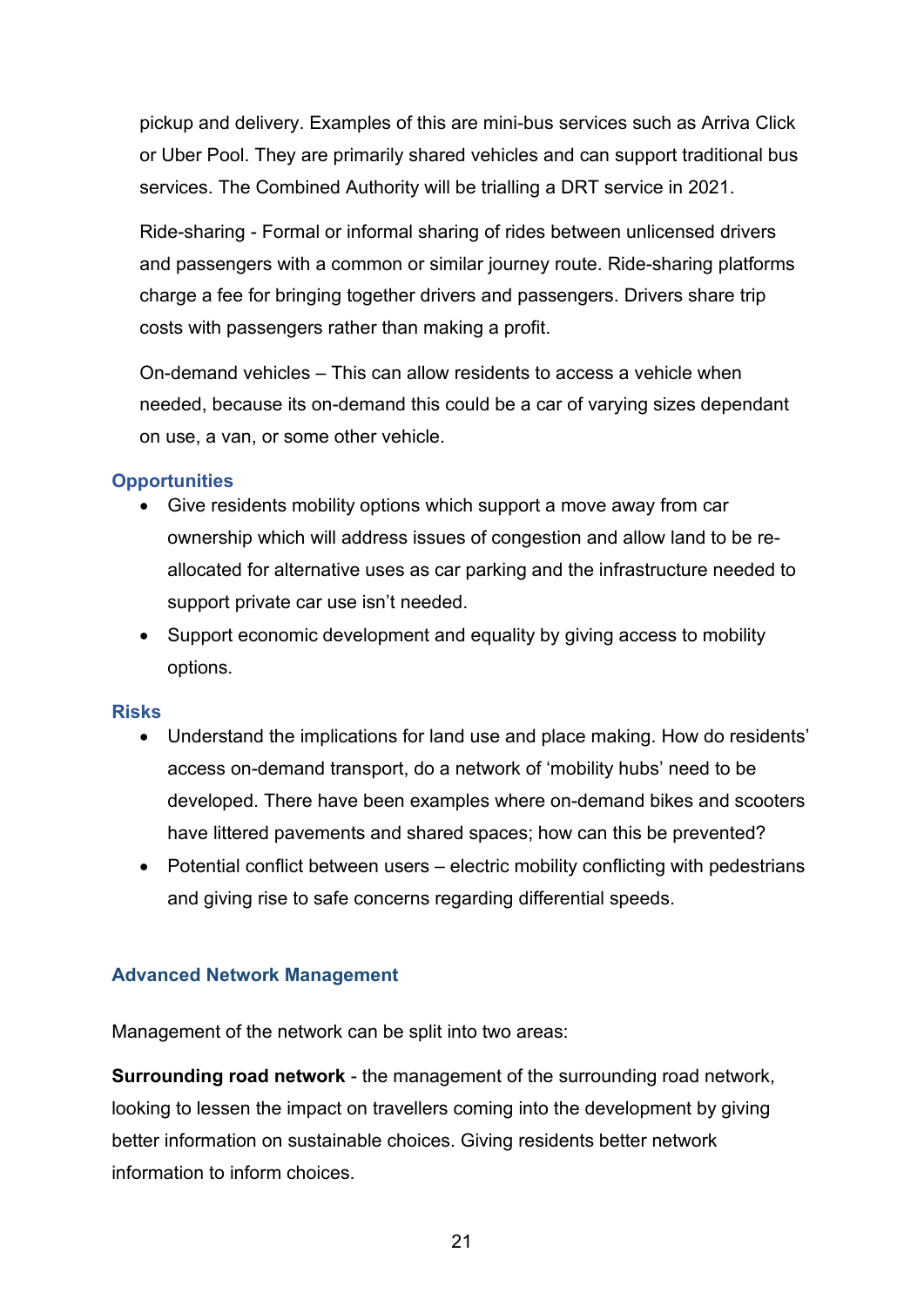**Within the development –** how to manage the kerb. The NEC AAP sets out a development with low car dependency. That gives an opportunity to re-purpose land to create better places. The land that is allocated to vehicles, parking, deliveries, and space for new mobility needs to be managed carefully. The 'Kerb' can be managed in a much more dynamic way, changing the way its use by time of day or demand e.g., used for deliveries out of hours or by prioritising sustainable freight movements, pick up and drop of for share autonomous cars, community uses. Even road space could be used dynamically, allocated to different user's dependant on demand. Parking can now be managed by using real-time data, to give availability, support booking and frictionless payments.

#### **Opportunities**

- To reallocate land to be used for people, development or community uses
- Support the move away from the private car
- Support the sustainable movement of freight into and out of the development
- Manage the amount of vehicles that enter the development

#### **Risks**

- Ensure that more efficient managing of parking spaces doesn't encourage trip generation
- Reliance on the availability of suitable technological / smart solutions

#### <span id="page-21-0"></span>**Freight**

Deliveries – Technology has a role to play in managing deliveries particularly the last mile. Cambridge has seen the first drone delivery by Amazon and is beginning to see companies look at autonomous delivery vehicles. Companies like Starship are carrying out autonomous deliveries of small items and have operated in Cambridge for the co-op. Cambridge has been a pioneer in cycle deliveries with a consolidation centre at the edge of the city that disaggregates parcels on to smaller cycle-logistic bikes. The NEC is an opportunity to develop a consolidation hub that would enable smaller electric vehicles and bikes to serve the development.

#### **Opportunities**

• To create better places and lower emissions by creating a system of low carbon delivery vehicles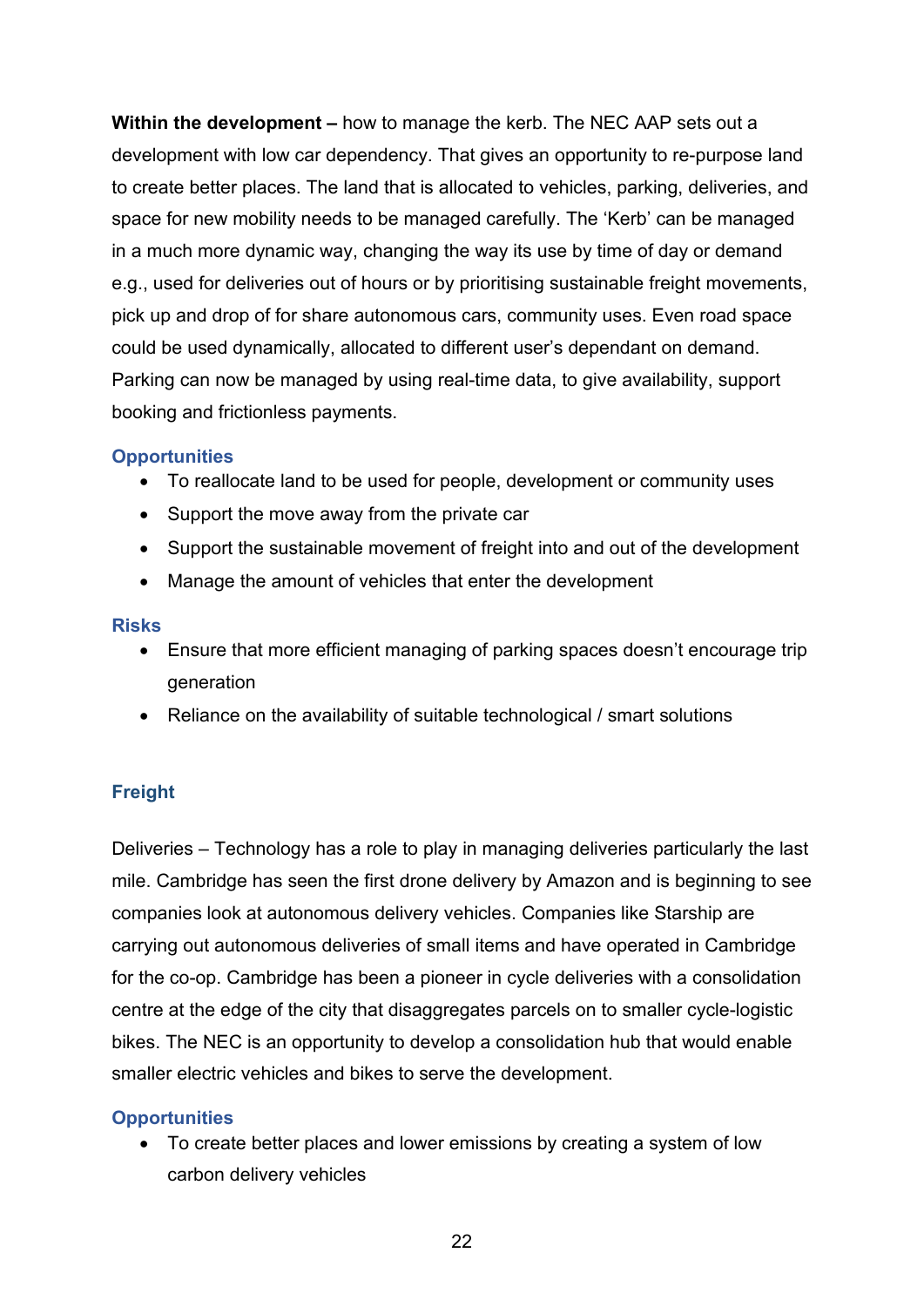- Prevent large delivery vehicles from entering the site
- Potential for land savings as you need less space for deliveries.
- Consolidation of deliveries into a reduced number of trips with vehicles entering the development and conflicting with people.
- More consumer friendly, flexible, and agile system, enabling the selection of a delivery slot to avoid repeat deliveries.

#### **Risks**

- Unable to service business in an economic and timely manner
- A consolidation hub requires delivery by a private enterprise

#### <span id="page-22-0"></span>**Travel Behaviour**

Travel consumers are demanding a much more personalised and flexible public transport system that allows easy booking and payments, good customer experience and flexibility in how they travel. To deliver a seamless experience that can rival the ease of owning a private a car, a concept called 'Mobility as a Service' is emerging to bring different mobility options into one platform, often offering one click payments across a range of options from bus/train/bike/car clubs/hire car/bike hire/taxi/AV. When residents/ employees first move into a new development it is a key opportunity for behaviour change. A high quality MaaS offering embedded in NEC AAP would support a cultural shift from private car to more sustainable modes. This can be combined with travel packs for residents moving into new developments which raises awareness of options (cycle map) / timetable information / discounted travel and to help guide residents through mobility options. When residents or new employees move into the development or new jobs it is a key opportunity to shift behaviours.

#### **Opportunities**

- Shift behaviours and embed a culture of using more sustainable modes
- Create a user experience that is better than the private car
- Reduction in the land take for private vehicles which can be repurposed for development or community uses

#### **Risks**

• A poor customer experience, lack of availability of sustainable transport or mobility options doesn't support a move to other mobility options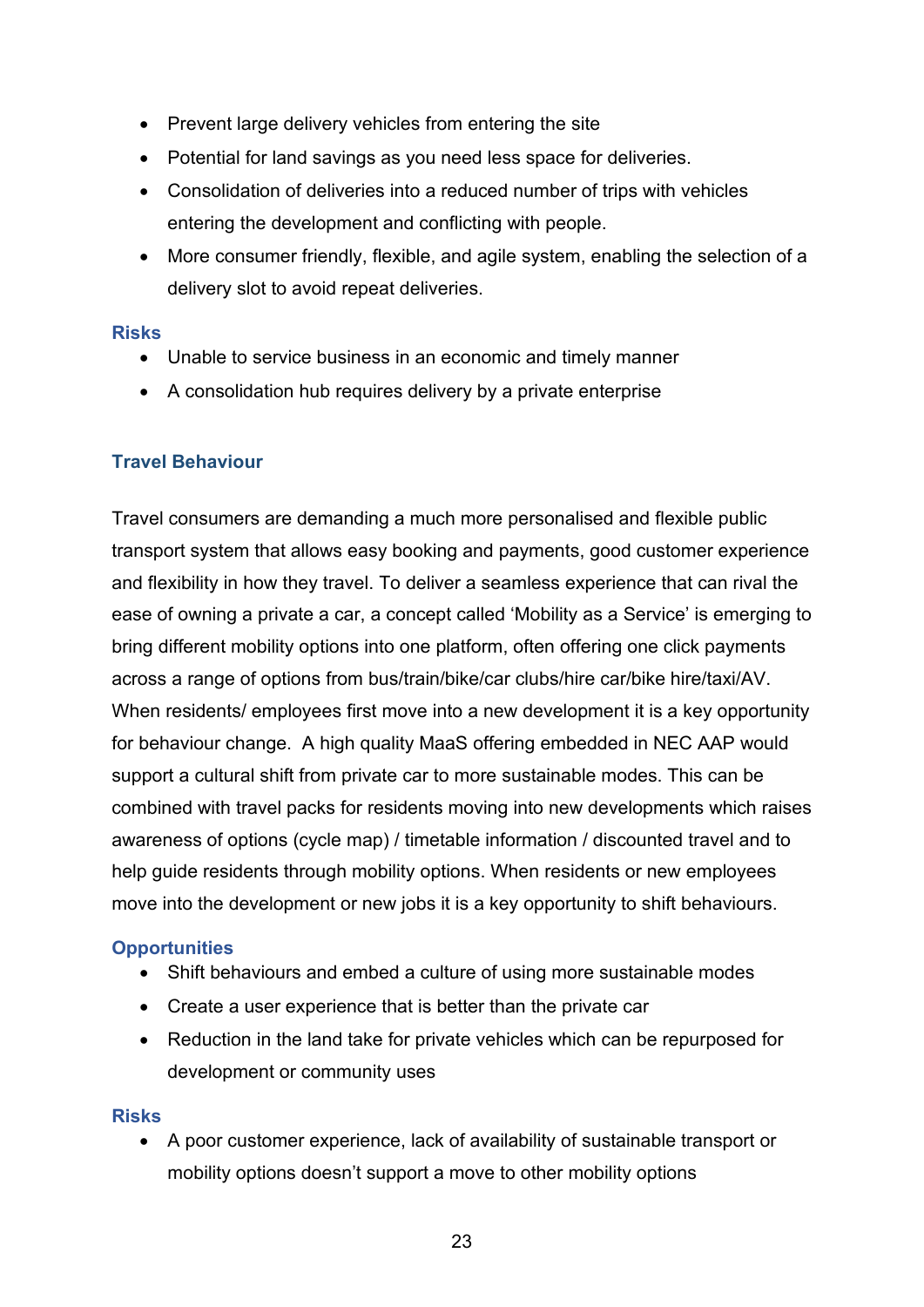- Business case makes MaaS unaffordable.
- Reliance on the availability of suitable technological / smart solutions.
- Short term subsidy of travel may not offer long-term solutions once subsidy ceases.

#### <span id="page-23-0"></span>**Support the need not to travel**

Future proofed digital infrastructure (see Digital Infrastructure Topic Paper) will support home working which reduces the need to travel. This can be supported by co-working spaces where residents need a workspace outside of the home and can access on-demand. An example of these are companies like We-Work and Regis.

#### **Opportunities**

- Reduce the number of trips needed particularly at peak times
- Better quality of life
- Increased demand for local facilities.

#### **Risks**

- How to future proof digital infrastructure
- Creating space that can flex with the demand and potential uses.

#### <span id="page-23-1"></span>**Electric Vehicles**

Government have set the direction for the electrification of motor transport by banning sales of internal combustion engine cars by 2040 to deliver cleaner air and reduce carbon emissions, as set out in the 'Road to Zero' policy document, and the support for EV in the government's industrial strategy. As a result, demand for electric vehicles and charging infrastructure is growing daily. The move to ultra-low emission vehicles is necessary to meet the local climate change commitments to be net zero carbon by 2050 and to meet air quality objectives set out in the Cambridge Air Quality Action Plan. Infrastructure will need to be provided to support electric vehicles and thought needs to be given as to where these are located and managed. Cambridge has significant challenges with its grid capacity and this needs to be factored when considering the deployment of infrastructure. However, there is also a significant opportunity for vehicles to become part of the energy grid and to act as battery storage.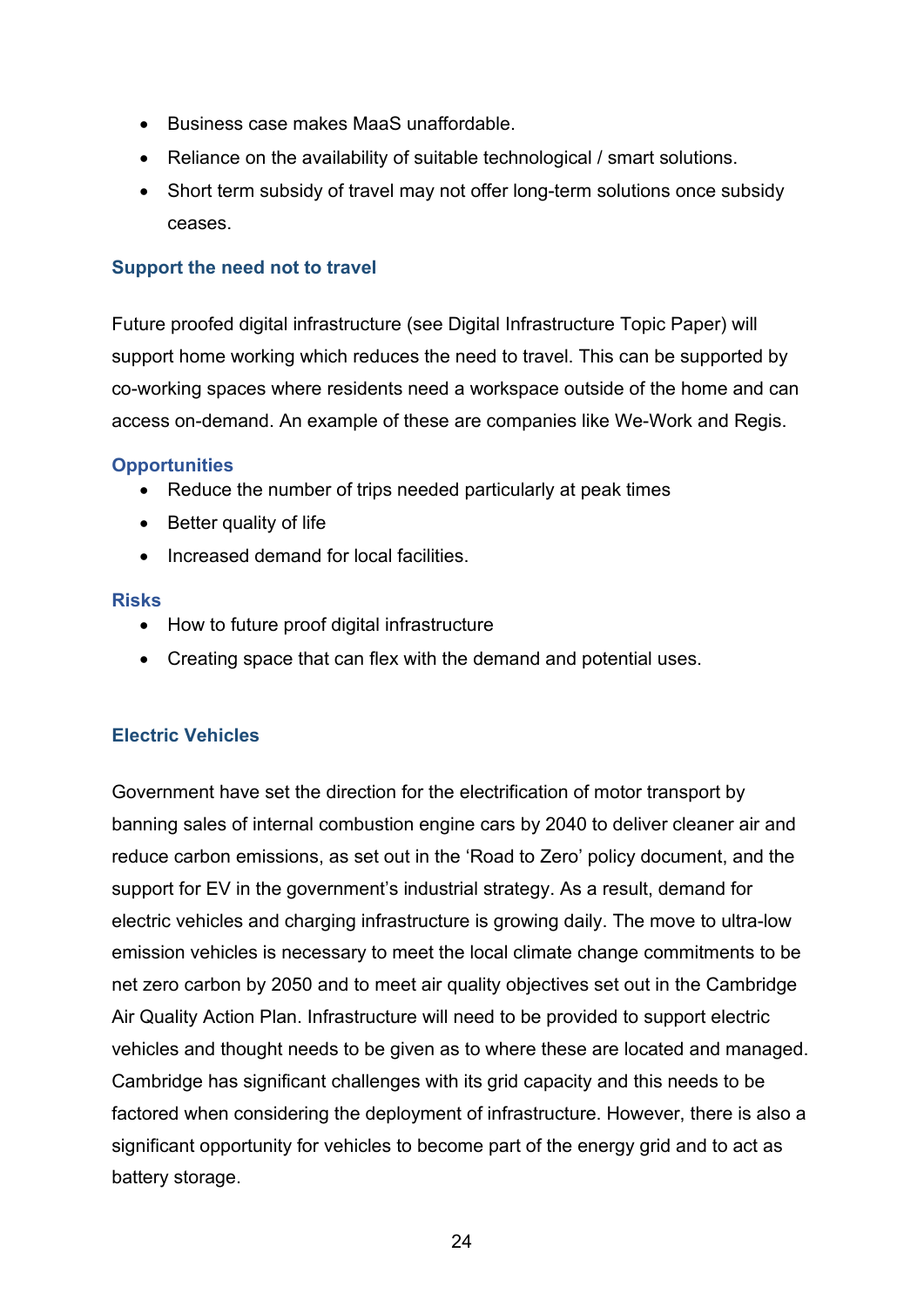#### **Opportunities**

- Support the move to electric vehicles by providing the infrastructure needed
- Contribute to climate change targets and to reduce air pollution
- Vehicles to become an integral part of the power infrastructure supporting localised storage and contributing to addressing issues of grid capacity.

#### **Risks**

- Lack of infrastructure limits the opportunity for electric vehicles
- Interoperability between different charging systems
- Results in a switch from combustion engine to electric vehicles, with no benefit to levels of congestion or in terms of land take for parking

#### <span id="page-24-0"></span>**Data**

Data is integral to the development and deployment of future mobility solutions, whether its feeding real time and static mobility data into travel apps, understanding what is happening in the road network to the kerbside, understanding the impact of development of movement, or understanding the role an electric vehicle can play to support the grid. Consideration needs to be given to how data is collected, stored, and used on the development. How can this data support both the development process, managing movement and supporting residents?

#### **Opportunities**

- Support more sustainable travel and a better customer experience
- Better manage mobility by matching supply and demand
- Better understanding of the impact of the development on mobility, movement, and the network.
- Begin to integrate mobility into other city systems such as energy
- Data, well presented, is a way of engaging with residents

#### **Risks**

- Lack of data slows the deployment of new mobility models
- No thought given to systems and standards can impact on interoperability
- There could be ethical issues with collection of some data sets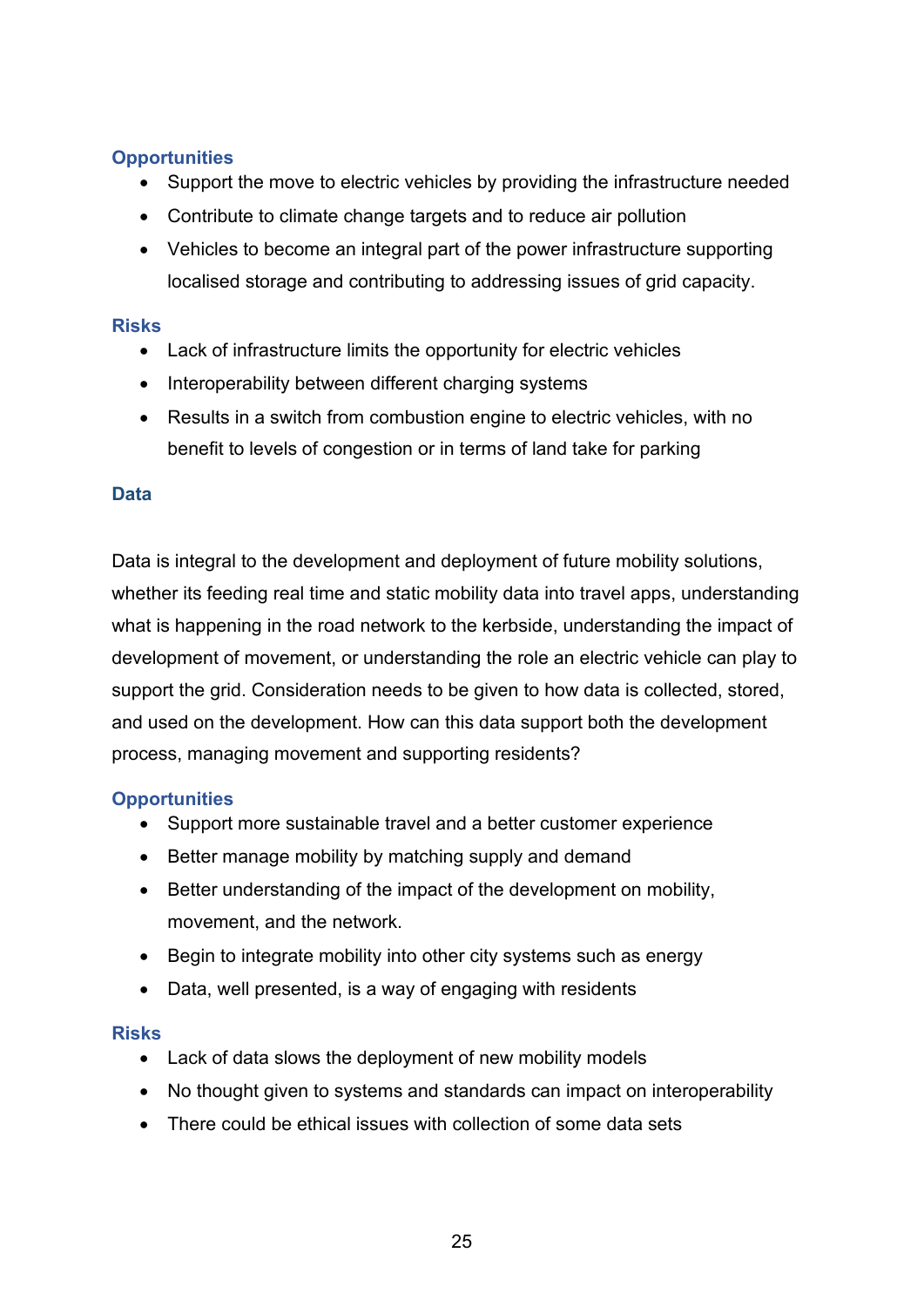# <span id="page-25-0"></span>**Preferred Approach**

#### **That the NEC become a testbed for future mobility innovations**

- The creation of a suitable governance structure for NEC that embraces the opportunity to enhance personal mobility working with academia, developers, and operators to embed mobility innovations in the neighbourhood.
- Create a testbed that supports the testing and trialling of innovative new solutions
- Supports the development of a data infrastructure that supports mobility, including Mobility as a Service and demand responsive solutions
- Develop a framework for 'future mobility' that allows the system to flex and adapt as new technologies are developed

#### **The NEC should use mobility innovation to support the better use of space**

- Dynamic management of the kerb for deliveries of goods and for mobility purposes
- Encourage the use of sustainable modes of transport and move away from the need for car parking
- Better manage any on/off street parking that is available
- •

#### **Ensure future mobility puts needs of people walking and cycling first**

• Walking and cycling should be the primary choice of travel. No innovation should de-incentivise or inhibit active travel movements in the neighbourhood or accessibility in the public realm

#### **Develop a strategy for freight and deliveries**

- That minimises the impact of commercial freight deliveries on the network and the public realm but supports the economic vibrancy of the area
- Supports home deliveries but minimises the impact on the network and the public realm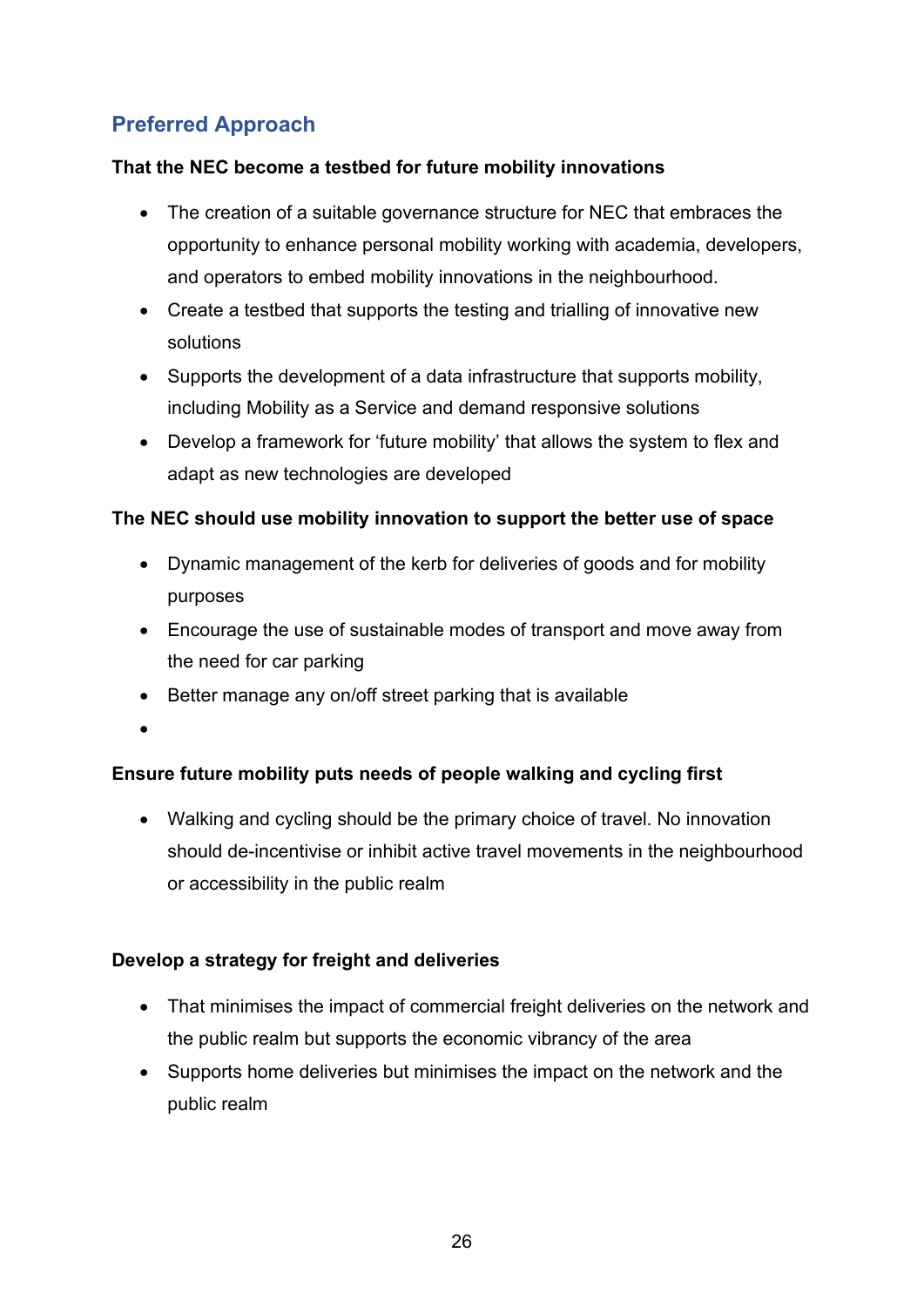# <span id="page-26-0"></span>**Reasons for preferred approach**

#### **A) Embedding innovation in NEC**

Enabling NEC to become a location for future mobility experiments will ensure new innovations are tested and piloted in situ to ensure that new developments can benefit from new transport.

## **B) Carbon reduction**

New mobility solutions can reduce reliant on car travel and increase the uptake of sustainable modes and active travel to support the councils' response to their declared climate emergencies.

# **C) Place making and social equity**

Future mobility can improve the ability of all residents, visitors, and workers to move around, while providing potential for improvements in streetscape, greening, and road safety.

### **D) Improved connectivity**

Future mobility integration at NEC can enhance intra and inter-Area Action Plan mobility enabling people to move around the site using sustainable modes and improving its overall integration with Cambridge.

# **E) Significant reduction in vehicle trips**

Future mobility improvements aim to enhance the potential for the site to meet its trip budget by providing alternatives to car use that are both time efficient and accessible.

# F) **Minimise the impacts of pollution, particularly air quality**

Future mobility can help with the reduction of pollution including noise and air pollution by supporting modal shift towards active and sustainable travel modes.

#### **Governance**

Different governance structures for NEC should be explored to support the implementation and future management of these initiatives.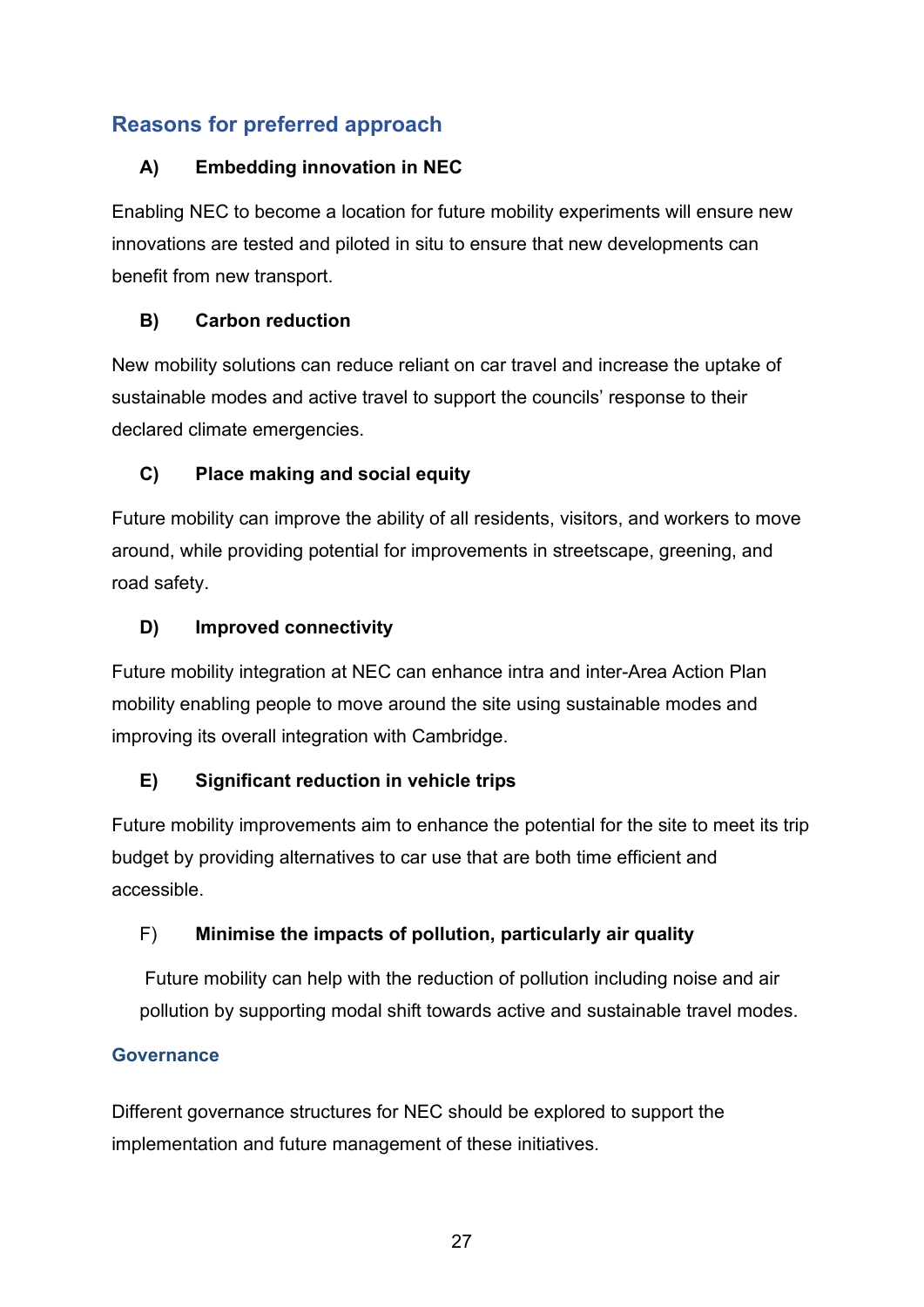#### <span id="page-27-0"></span>**Appendix: Definitions**

#### Autonomous/Automated Vehicles

The use of autonomous vehicles refers to vehicles which form part of the public transport system that are capable of operating without a driver, initial deployments are likely to have a safety driver on-board.

#### Mobility as a Service

Describes a shift away from personally owned modes of transport towards the integration of various modes of transport along with information and payment functions into a single mobility service. Recent services that allow customers to purchase monthly subscription packages giving them access to public transport and private taxi and bike hire schemes are an example.

#### Demand responsive transport

A flexible service that provides shared transport in response to requests from users specifying desired locations and times of pickup and delivery. Dial-a-ride services scheduled through next day or advance bookings are a traditional example.

#### Dynamic demand responsive transport

More recent applications of demand responsive transport seek to work dynamically, adjusting routes in real time to accommodate new pickup requests often made minutes in advance.

#### Shared mobility

Transport services and resources that are shared among users, either concurrently or one after another. Public transport, or mass transit, as well as newer models such as car-sharing, bike-sharing and ride-sharing, are all types of shared mobility.

#### Ride-hailing

Ride-hailing services use smartphone apps to connect paying passengers with licensed taxi drivers or private hire vehicle operators who provide rides for profit.

Ride-sharing (sometimes known as car-pooling): Formal or informal sharing of rides between unlicensed drivers and passengers with a common or similar journey route.